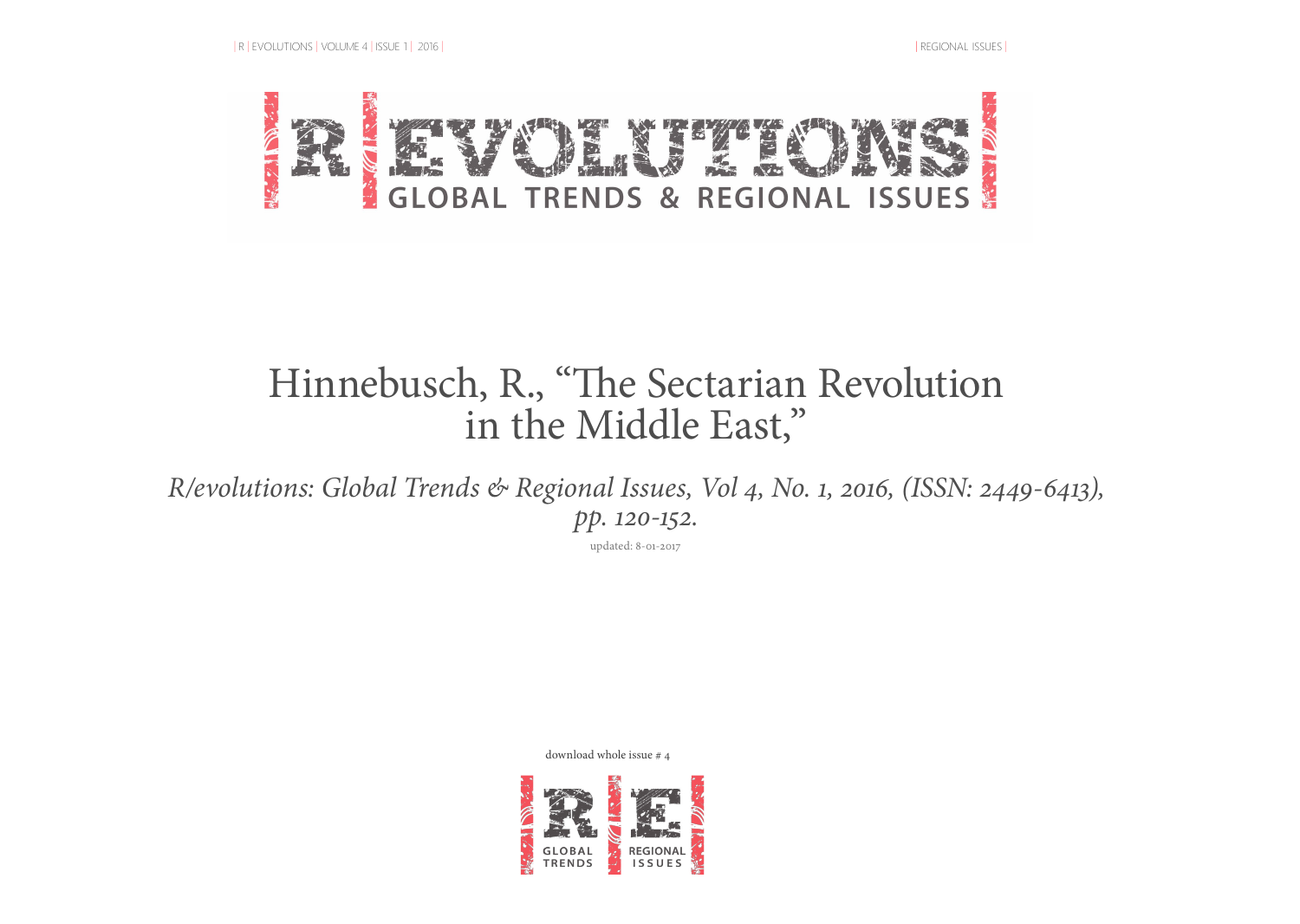# THE **SECTARIAN REVOLUTION** IN THE MIDDLE EAST

updated: 8-01-2017

## abstract

THIS ARTICLE EXAMINES THE CURRENT SECTAR-IANIZATION OF THE MIDDLE EAST. IT BEGINS WITH A CONCEPTUALIZATION OF SECTARIAN-ISM, DISTINGUISHES KINDS OF SECTARIANISM AND EXAMINES THE FACTORS THAT DETERMINE WHICH VERSIONS OF SECTARIANISM DOMI-NATE AT A PARTICULAR TIME. IT SURVEYS THE PRECONDITIONS OF SECTARIANIZATION – UN-EQUAL MODERNIZATION, INSTRUMENTALIZA-TION OF IDENTITY IN REGIME POWER-BUILDING PRACTICES; THE INITIAL PRECIPITANT OF SEC-TARIANIZATION, THE US INVASION OF IRAQ; AND THE IMPACT OF THE ARAB UPRISINGS, IN WHICH SECTARIANISM WAS INSTRUMENTAL-IZED BY REGIMES AND OPPOSITIONS. INSTRU-MENTALIZED SECTARIANISM REACHED THE GRASSROOTS AND WAS TRANSMUTED INTO MILITANT SECTARIANISM BY THE SECURITY DI-LEMMA, COMPETITIVE INTERFERENCE IN FAILED STATES, AND TRANS-STATE DIFFUSION OF SEC-TARIAN DISCOURSES. THE CONSEQUENCES OF

SECTARIANIZATION INCLUDE ITS CHALLENGE TO STATE FORMATION AND ITS TENDENCY TO EMPOWER AUTHOR-ITARIANISM. CIVIL WAR HAS UNLEASHED MILITANT SEC-TARIANISM LEADING TO EXCLUSIVIST PRACTICES AMONG BOTH REGIMES AND OPPOSITION. THE REGIONAL POWER STRUGGLE HAS TAKEN THE FORM OF SECTARIAN BI-PO-LARIZATION BETWEEN SUNNI AND SHIA CAMPS. SECTAR-IANIZATION CAN ONLY BE REVERSED BY AN END TO THE CURRENT CIVIL WARS IN SYRIA, IRAQ AND YEMEN AND THE REGIONAL POWER STRUGGLES THAT KEEP THEM GO-ING.

 $\,$  R AY M O N D  $\,$  H I N N E B U S C H  $\,$   $\,$  sectarianism, arab uprisings, failed states,  $\,$  keywords CIVIL WAR, REGIONAL POWER STRUGGLE, SUNNI, SHIA

## INTRODUCTION

There is a wide consensus that the Middle East is in the grip of a sectarian wave, despite much disagreement about its dimensions, causes and consequences. While sectarianism has always been an element of the MENA cultural fabric, the recent surge of politicized and militant sectarianism and the bi-polarization between Sunni and Shia is unprecedented in the modern history of the region. Not only has it introduced virulent and violent practices into inter-state competition, but it is also fracturing multi-sectarian states across the region and reempowering authoritarian forms of governance.<sup>1</sup>

Insofar as it has transformed pre-existing power structures, then the sectarian surge in MENA has a revolutionary dimension: identities have undergone significant and rapid change; an unprecedented number of states have failed, relatively empowering trans-state movements; the balance of power among states has been radically upset; and state borders are being challenged. In other respects, however, sectarianism has been a vehicle of counter-revolution that has blocked the transformation of the region envisioned by those who launched the Arab Uprisings starting in 2010. The Middle East looks, in many respects, entirely different than before this sectarian surge; but the outcome is an Arab winter, not an Arab spring

This paper will seek to explain the sectarian phenomenon, particularly its rapid diffusion across the region, and to analyze its impact on the

<sup>1</sup> Gause 2014; Salloukh 2015.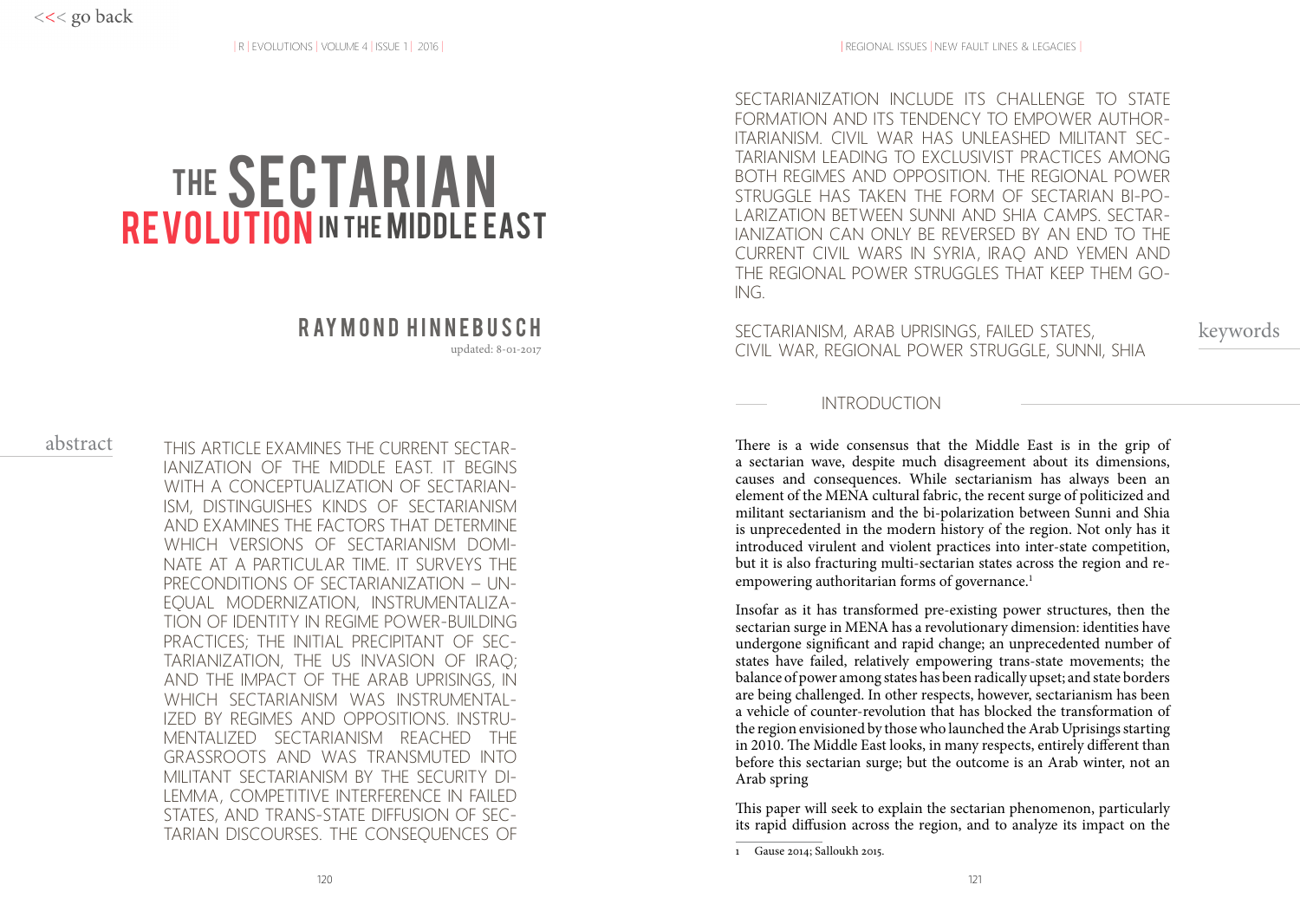stability of fragile states, its implications for forms of governance and its effect on the regional power struggle and the stability of the regional states system.

## CONCEPTUAL FRAMEWORK: THINKING ABOUT **SECTARIANISM**

Sectarianism has two characteristics, an identity, perhaps political, which defines a community to which individuals belong and normative prescriptions, that is, the norms and roles attached to the identity.

#### **1) Identity: Multiple & Constructed**

Thinking about the construction of sectarianism as an identity usefully departs from the debates over political identity between primordialists, modernists, and instrumentalists. Since primordialists focus on the historical roots of identities, modernism focuses on contemporary structural context and instrumentalists on agency, an adequate approach needs to combine the insights of each. From such a synthesis, it is possible to derive a number of starting points.<sup>2</sup>

First, political identity is plastic, not fixed or unchanging. Yet, identities cannot be arbitrarily invented, for, as primordialists insist, their credibility and popular resonance depends on memories of long historical experience and inherited shared ingredients such as language, which are only constructed over the longue durée; once constructed, identity becomes a durable 'social fact,' part of structure which constrains agency. Moreover, as people are born into an identity – such as sect – it is primordial, appearing 'natural, 'everyday' and 'banal,' even though it must be continually reproduced by early socialization, kin, peer groups, schools, religious institutions, etc.

Vali Nasr remarks that "how you pray decides who you are"<sup>3</sup> but, in fact, religion is only one factor in MENA peoples' identity. Indeed, there are, especially in the Middle East, multiple credible identities, located at different 'levels:' some are small, particularistic and exclusivistic (family, tribe); others define larger more universalistic and inclusive identities (the state, suprastate (Arabism, Pan-Islam). Sect is therefore only one such identity, located somewhere between the two poles and, as such, by no means inevitably dominant. Also, people may hold several identities simultaneously perhaps because some are not politicized or because they overlap in content, being

compatible in their norms; thus, people may simultaneously identify with their sect, their state and a larger Arab or Islamic community. For example, as long as their sectarian identity remained banal and unpoliticized, educated Shia in Lebanon and Iraq were often communists and Sunnis and Christians in Syria were Arab nationalists. With many identities in competition, their salience alters over time, a product of the practices of political entrepreneurs and structural conditions, as instrumentalists and modernists demonstrate.

#### **2) Sectarian Variations**

Sectarianism is not a homogeneous phenomenon, but rather varies according to levels of politicization and intensity.<sup>4</sup> Sectarianism is an identity marker combined with norms but the balance between these components makes for differences in its intensity, producing at least three major variants, banal, instrumentalized and militant sectarianisms.

*Everyday (or banal) sectarianism* is a relatively un-politicized identity marker in multi-sectarian societies, operative largely at the local level, with few national normative implications and therefore compatible with sectarian co-existence and with state and supra-state identities (e.g. Arabism).

*Instrumentalized sectarianism* – The first step toward sectarianization is the politicization of sectarian differences for instrumental ends: political entrepreneurs are incentivized to instrumentalize sectarianism to mobilize sects in intra-state competition over resources, as famously in Lebanon, and individuals to use sectarianism to gain access to clientele networks. This 'instrumental sectarianism' has little doctrinal implications or necessary incompatibility with sectarian coexistence. Instrumentalism does not to imply that identities are merely tools in struggles over material resources for if identities reflect the interests of those who construct them, once constructed identity shapes conceptions of interests by those who hold to them and identity is an ideational interest in its own right that people will defend when under threat; thus in times of high insecurity, instrumental sectarianism facilitates defensive collective action (e.g. the minorities in the Syrian civil war).<sup>5</sup>

*Militant sectarianism* – in the Muslim world jihadism – has an intense normative content, seeks to impose (universalize), if need be by force, a one true interpretation of religion – usually a fundamentalist one – in the public sphere; it demonizes those who do not comply as infidels and often embraces martyrdom for the cause. The main

<sup>2</sup> The following section builds on and synthesizes material from the analyses in: Matthieson 2015: Chapter 1; Varshney 2007; Malmvig 2012; Hinnebusch 2016a.

<sup>3</sup> POMED 2012.

<sup>4</sup> Haddad 2011.

<sup>5</sup> Malmvig 2012.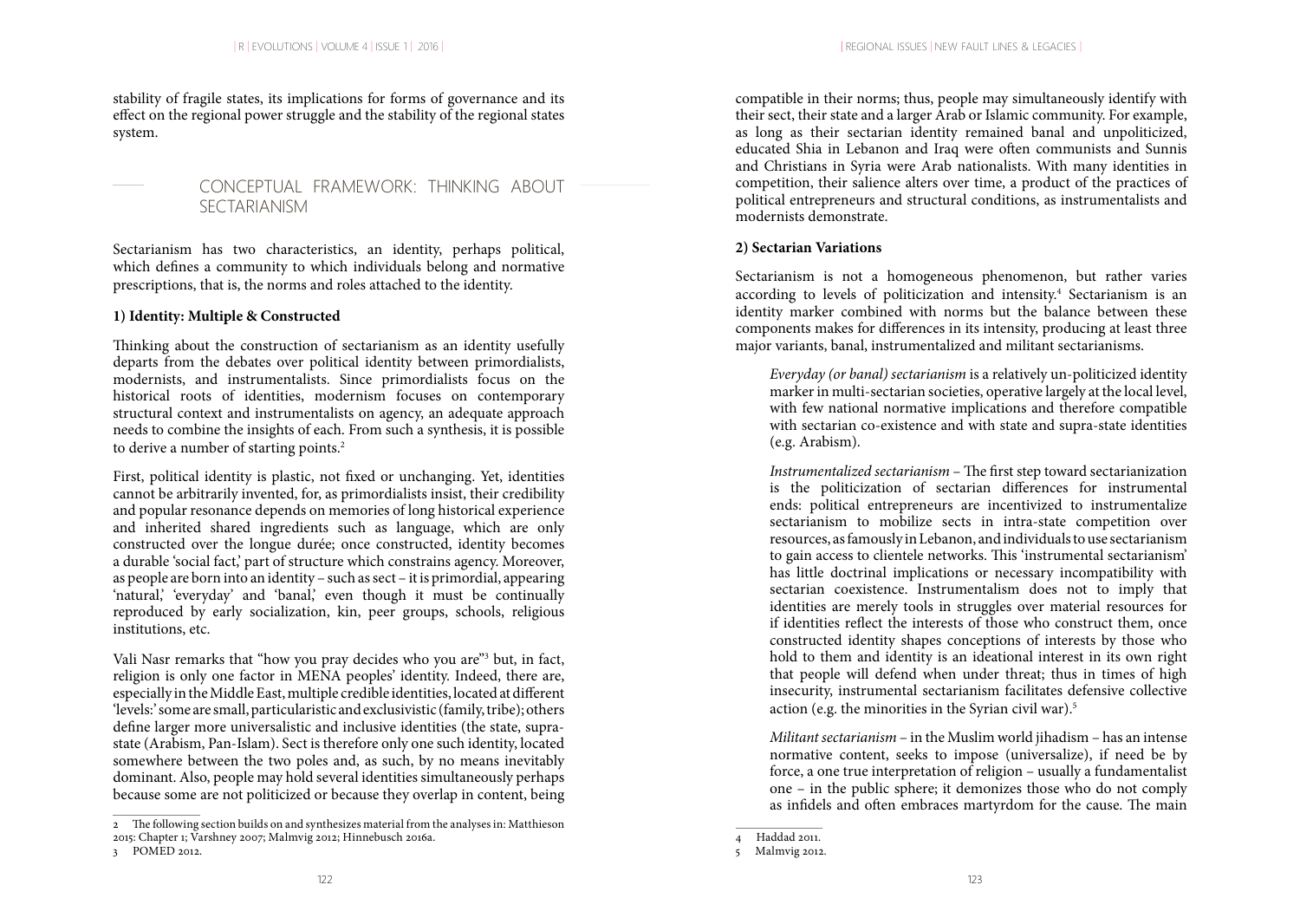indicator of militant sectarianism is the denunciation of the other as an unbeliever, liable to persecution – takfir or the process of declaring others non-believers. Unlike an instrumentalist pursuit of material goods, which can be compromised by adjusting shares among the contenders, a public religious vision cannot readily be compromised.

It should be stressed that this last form of sectarianism – jihadism – with its revolutionary dimension, has been a distinctly minority variant of Islam. Most variants of Islam are non-political (such as Sufism) and jihadism has to be distinguished from other kinds of political Islam, such as Salafism (especially its Saudi exported version Wahhabism), a highly fundamentalist variant that is often deferent to authority, and the modernist Muslim Brotherhood which is both more tolerant and open to ijtihad (reinterpretation). Militant sectarianism flourishes amongst intense power struggles and insecurity, particularly that fostered by civil war and state failure and is often promoted across boundaries by trans-state movements and discourses; under these conditions mainstream Islam tends to be on the defensive and other varieties of political Islam, especially Salafism, can mutate into jihadism.<sup>6</sup> Sectarianism of this variety is a particularly powerful identity in that it tightly combines a substate particularistic identity (where people are "born into" a sect at the 'grassroots') with the supra/or trans-state level in which states, movements and networks seek to mobilize supporters and delegitimize rivals via a universalizing discourse.

#### **3) The Determinants of Identity: Agency-Structure Interaction**

Identity change or reproduction is promoted by 'political entrepreneurs' motivated by power and ideology, as instrumentalists argue. Agency is most empowered in periods when several identities are competing, as is typical of the modern Middle East where no one identity has achieved hegemony for long; entrepreneurs, have, in this situation, more potential to politicize unpoliticized primordial identities and to shift dominant identities from one level to the other. However, the power of a particular identity depends on its congruence with material conditions, which encourage some identities and discourage others; thus, modernists would argue that broadened mass identities, such as identification with the state, are enabled by modernization; whether state builders practices are inclusive or exclusive, will affect whether people identify with the state; and in periods when material conditions are fluid, such as revolutions, collective action by identity movements can further change identities, as in the rise of jihadist movements in the Syrian civil war. In summary, which, among several credible identities dominates at a given time and situation depends on a complex interaction of structure and agency. Departing from this viewpoint, explanations for the unprecedented sectarian surge of the contemporary period are attempted in the following section.

## DRIVERS OF SECTARIANIZATION

Scholars have long recognized the exceptional power of identity in the Middle East and the permeability of regional states to trans-state identity discourses.7 Barnett and Lynch argued that identity is shaped by discourse competition in a trans-state public space;<sup>8</sup> in the regional states system rival states bid for hegemony using trans-state discourses;<sup>9</sup> and the main threats against which many regimes balance has not been from armies but ideational subversion challenging their domestic legitimacy.10 After several decades of post-independence Pan-Arab hegemony in the Arab world, oilbolstered states appeared to be consolidated and less permeable to transstate identities for a period peaking in the 1980s; but this proved ephemeral and what Salloukh called "the return of the weak state" – indeed failing states have re-empowered identity wars.<sup>11</sup> Yet, if identity has always more or less mattered for regional politics, the identities instrumentalized in this rivalry have hitherto chiefly been inclusive state, Pan-Arab or Pan-Islamic identities. Now, however rival states and movements exploit the highly divisive sectarian dichotomy between Sunni and Shia. What explains the rapid diffusion and apparent hegemony of sectarian discourse and practices across the region? Several tendencies, each of which, in themselves, cannot explain it, and each of which contains counter tendencies, nevertheless when cumulative and combined, have constituted powerful drivers of sectarianism.

#### **1) Pre-Conditions of the Sectarian Surge**

*Modernization* – social mobilization (education, mobility, market integration) driven by capitalist development tends to broaden identities toward the state level, while capitalism also drives class formation and class

<sup>6</sup> Brubaker 2015.

Salloukh, Brynen 2004.

<sup>8</sup> Barnett 1993; Lynch 1999.

Kienle 1990: 1-30.

<sup>10</sup> Gause 2003/04; Rubin 2014.

<sup>11</sup> Salloukh 2016.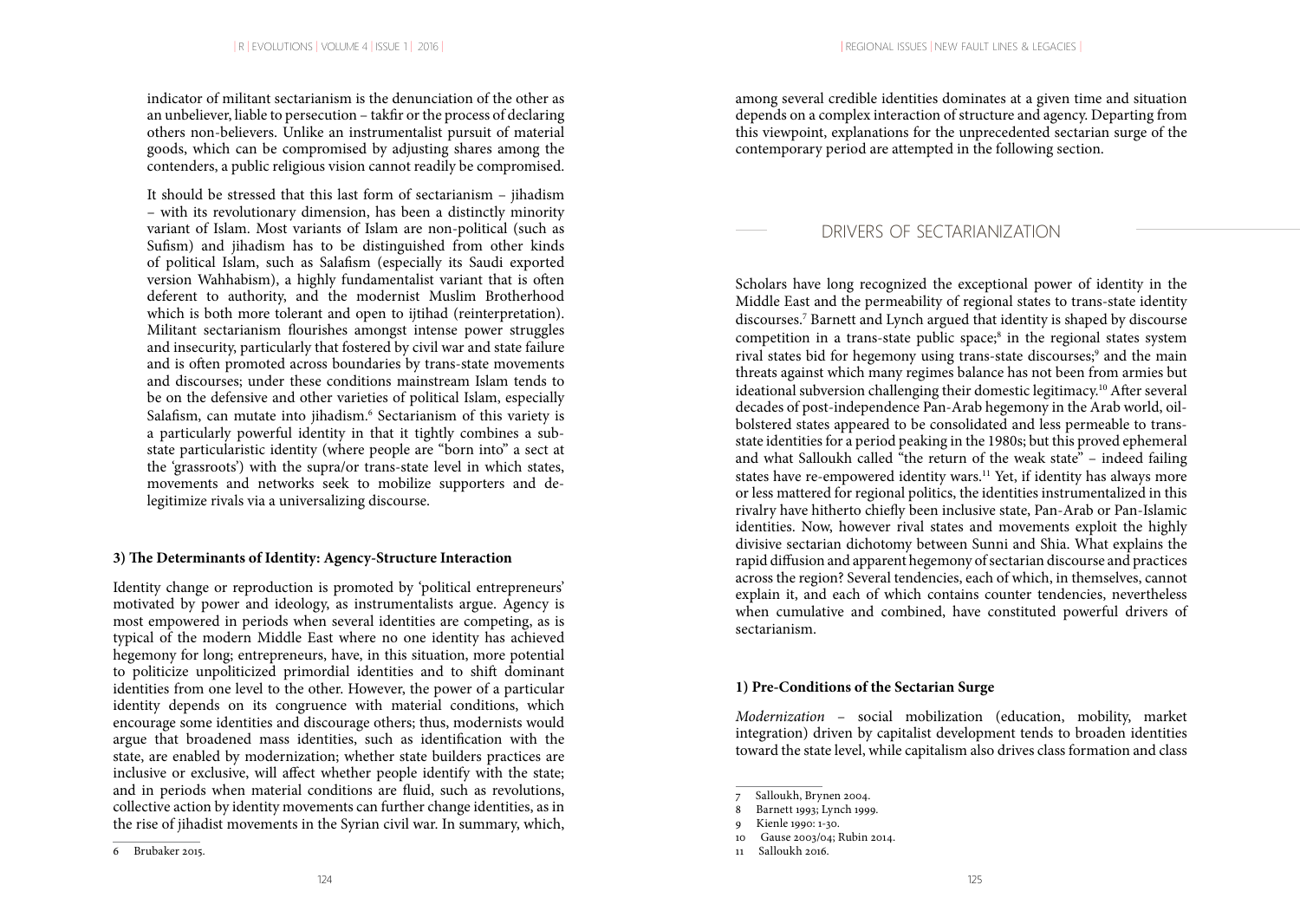identity that may compete with more particularistic sub-state identities.<sup>12</sup> Yet because, in transition societies, modernization also greatly increases aspirations and competition for scarce resources, it can have the opposite effect: migrants to the city may broaden their identity from village (where sectarianism may be banal) to a larger sectarian community (of an activist instrumentalist kind) without it further extending to the nation-state and sectarian solidarity may become a vehicle for competition for scarce resources.13 Where resources are distributed by the state via clientele networks this effect is amplified; the instrumentalization of sectarianism is facilitated by its utility for overcoming the collective action problem thereby allowing people to organize for more effective competition over scare resources. Where increased supply scarcity intensifies competition, communal solidarity is further amplified. In the Middle East job creation has been lagging behind large increases in education, hence frustrating aspirations among youth. Massive population growth (in rural areas on fairly fixed land resources), fueling large-scale urbanization, was also typical, aggravated in the case of Syria by an unprecedented drought. Finally, the greatly increased inequality in the distribution of wealth resulting from the global move to neo-liberalism, reflected in MENA by the move from populist to post-populist authoritarianism, $14$  greatly exacerbates communal tensions.15 In such conditions, losers often attribute outcomes to sectarian discrimination, raising sectarian consciousness – what we might call 'aggrieved sectarianism.'

*Power building practices* – Sectarianism's use as part of authoritarian regime building in MENA's multi-sectarian societies further politicized it. In such identity-divided societies latent primordial identities, notably sectarianism, seem 'ready-made' for exploitation in power struggles. Ruling politicians have a strong incentive to instrumentalize sectarian asayibbya to construct their power bases and oppositions are incentivized to use a counter-sectarian identity to mobilize support against the rulers. Thus, patrimonial practices, such as reliance on trusted sectarians, were used to foster cohesive ruling groups in Ba'thist Syria and Iraq. However, this was initially balanced by cross-sectarian co-optation of wider social forces, via bureaucratic institutions. These authoritarian regimes both used and contained sectarianism; this helps explain their remarkably durable rule over fragmented societies. Conversely, when the balance between patrimonial practices and inclusion through bureaucratic practices tilts toward the former, the excluded may feel themselves victims of sectarian discrimination ('aggrieved sectarianism'), hence, tend to embrace a sectarian counter-identity. However, as long as state governance remains

intact, grievances take the form of grumbling and competition centers on wasta (clientele connections), not violence; it is state failure that paves the way for instrumental sectarianism to become militant and violent. State failure was, however, by no means inevitable: the region's neo-patrimonial states seemed self-reproducing and it required external intervention to catalyze their de-stabilization.

### **2) Precipitating the Sectarian Struggle: Global Intrusion**

The current sectarianization is a recent phenomenon precipitated by the unprecedented intrusion of the US global hegemon into the regional power struggle. The destruction of the Iraqi state amidst massive violence (shock and awe) unleashed Sunni-Shia civil war in Iraq. The US constructed a replacement political system that institutionalized instrumental sectarianism. The invasion also opened the door for intense penetration of Iraq by Iranian backed Iraqi Shia exiles and for international jihadists, including al-Qaida, to stir up sectarianism (by targeting Shia mosques) – an unprecedented transnationalization of sectarian conflict. The Iraq conflict spilled over in the region by stimulating sectarian discourse in the Iraqi and the trans-state media.16

It also precipitated the so-called "New Arab Cold War" pitting the Sunni moderate states aligned with the US in spite of their opposition to the invasion against those that overtly opposed it – the Resistance Axis. The Sunni states, alarmed that the overthrown of the Sunni Saddam regime had allowed Iran to penetrate Iraq through allied Shia parties that had ridden to power on the back of a Shia majority and also by the growing power of Shia Hizbollah in Lebanon, deployed overt sectarian discourse against what they saw as Iran's encroachment in Arab affairs. King Abdullah of Jordan famously warned of a "Shia Crescent." Despite this, sectarianism found little resonance on the Arab street where Nasrallah, Assad and Ahmadinejad were the most popular regional leaders – for their resistance to what was still seen as the main enemy - Israel.<sup>17</sup> So what turned this elite level instrumentalization of sectarian discourse into a much more dangerous grassroots sectarianism?

<sup>12</sup> Deutsch 1961; Hobsbaum 1990.

<sup>13</sup> Nagel, Olzak 1982.

<sup>14</sup> Hinnebusch 2015b.

<sup>15</sup> Prasch 2012.

<sup>16</sup> Dodge 2014; Al-Rawi 2013; Byman 2014; Al-Qarawee 2014.

<sup>17</sup> Valbjorn, Bank 2011.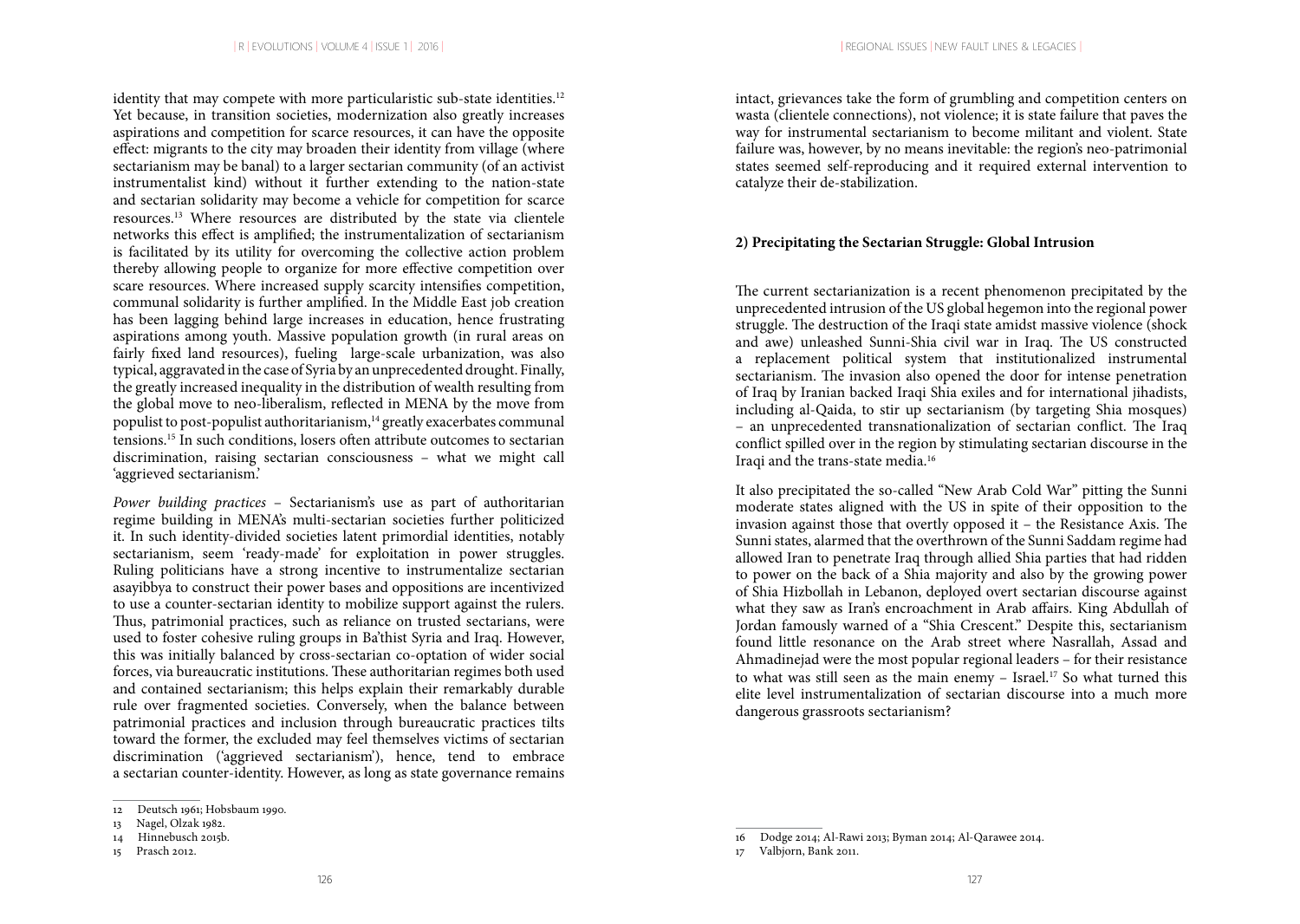## **3) The Arab Uprising: From Instrumental Sectarianism to Grassroots Sectarianization**

The Arab Uprising further intensified the struggle for power inside and among states, thereby unleashing the sectarian demon. To be sure, few of the protestors that launched the uprisings instrumentalized sectarianism; rather, the discourse of the youthful middle class protestors who dominated the early period of the uprisings stressed non-violence and cross-sectarian appeal – in a bid to neutralize regimes' sectarian divide-and-rule tactics and also to get Western support by advertising their liberal credentials. In sectarian divided states like Syria, there were plenty of covert sectarian grievances operative and the protestors demand for equal citizenship conveyed resentment of what was perceived as the regime's sectarian discrimination. Still, the uprisings were everywhere chiefly driven by socio-economic and political grievances notably associated by the move to post-populism and the frustration of expectations that economic liberalization would be paralleled by political opening. In the more identityhomogeneous states, this tended to shape mobilization along class lines and to enable broad cross-class anti-regime coalitions (with both workers and the middle class joining against the regime), which in Tunisia and Egypt were sufficient to marginalize relatively minor sectarian differences and sweep presidents out of office. In highly identity-fragmented societies, such as Syria, differential distribution of costs and benefits from postpopulist crony capitalism were interpreted as sectarian discrimination; hence sectarian and class cleavages reinforced each other among the main victims, politically-unconnected small businessmen in the medium towns and the rural underclass. However, at the same time, sectarian cleavages cut across and diluted anti-regime mobilization, with significant societal segments declining to join the uprising or aligning with the regime, partly on class, partly sectarian lines. In Syria, there was enough mobilization against the regime to destabilize it but not for revolution from below, instead setting up the conditions for potential stalemate and civil war.

In this structural situation, the instrumentalism of sectarianism provided the tipping point into civil war. Even if non-violent, the flooding of the streets across the Arab world with mass protest that challenged regimes for control of public spaces, was a potent instrument in a struggle for power between counter-elites and ruling regimes, and particularly once protestors demanded the "fall of the regime" it was inevitable that regimes would fight back violently and with whatever tools were at their disposal. Unsurprisingly, once regimes were existentially challenged in Syria, Iraq and Bahrain, elites turned to sectarianism to consolidate their support bases, thereby provoking counter-sectarianism among oppositions. Rivals in power struggles ended up resorting to sectarianism, even if, as was

often so, their own identities were not necessarily sectarian, because it was understood to work in mobilizing followers and demonizing enemies. Regimes framed the threat from the 'Other' in sectarian terms, oppositions then relied on militant sectarian discourse to mobilize fighters and fighting spirit (to make up for their usually inferior weaponry) and regimes were then pushed to rely more and more on defensive sectarian asabiyya. But what has made this elite and counter-elite instrumentalization of sectarianism, that for many years had failed to move the Arab street, so potent that it rapidly polarized the mass grass roots, increasing squeezing out all those in the middle? What had changed was the unprecedented wave of state failures unleashed by the uprisings inside several states – Iraq, Syria, Libya, Yemen – in which central governments lost their monopoly of legitimate violence to armed oppositions and lost control of swathes of territory as well as their ability to deliver security and services on which citizen loyalty was contingent.<sup>18</sup>

*Internal drivers* – Inside states, civil wars between forces that could be represented as 'sectarian,' during which unrestrained violence was deployed in a zero-sum power struggle, turned fighters on both sides to militant versions of sectarianism; the spilling of blood encouraging an embrace of religion. Jihadism intensified the violence as its adherents embraced martyrdom, e.g. suicide bombers. The 'takfir-ization' of the 'Other' deterred the compromises needed to stop the escalation of conflict. Second, the 'security dilemma' pushed all sides to fall back on their communal group for protection;<sup>19</sup> each group, seeing the other as a threat, acted pre-emptively to increase its own security in a way that made all less secure, by increasing group solidarity, demonization of the 'Other,' creation of sectarian militias and sectarian cleansing of neighborhoods. These practices entrenched sectarianism at the grassroots in Arab failed states. Many people have been permanently seared, especially youth whose political formation came in parallel to civil war, their identity transformed from inclusive to much more particularistic identities.

Third, the security dilemma was reinforced by the emergence of war economies: as normal economic life collapsed amidst civil war, people joined fighting factions that provided a minimum livelihood; since Gulf funding gave jihadist groups resource advantages over less sectarian ones, they were more successful in recruitment and, once incorporated, previously non-ideological recruits were subjected to intense socialization by the peer group. Thus, identities were further transformed in a sectarian direction and moderate, secular, middle forces weakened.

Fourth, once civil wars led to state failure, the territory of states became contested and divided up between warring patrimonial regime remnants

<sup>18</sup> Hinnebusch 2014; Byman 2014.

<sup>19</sup> Posen 1993.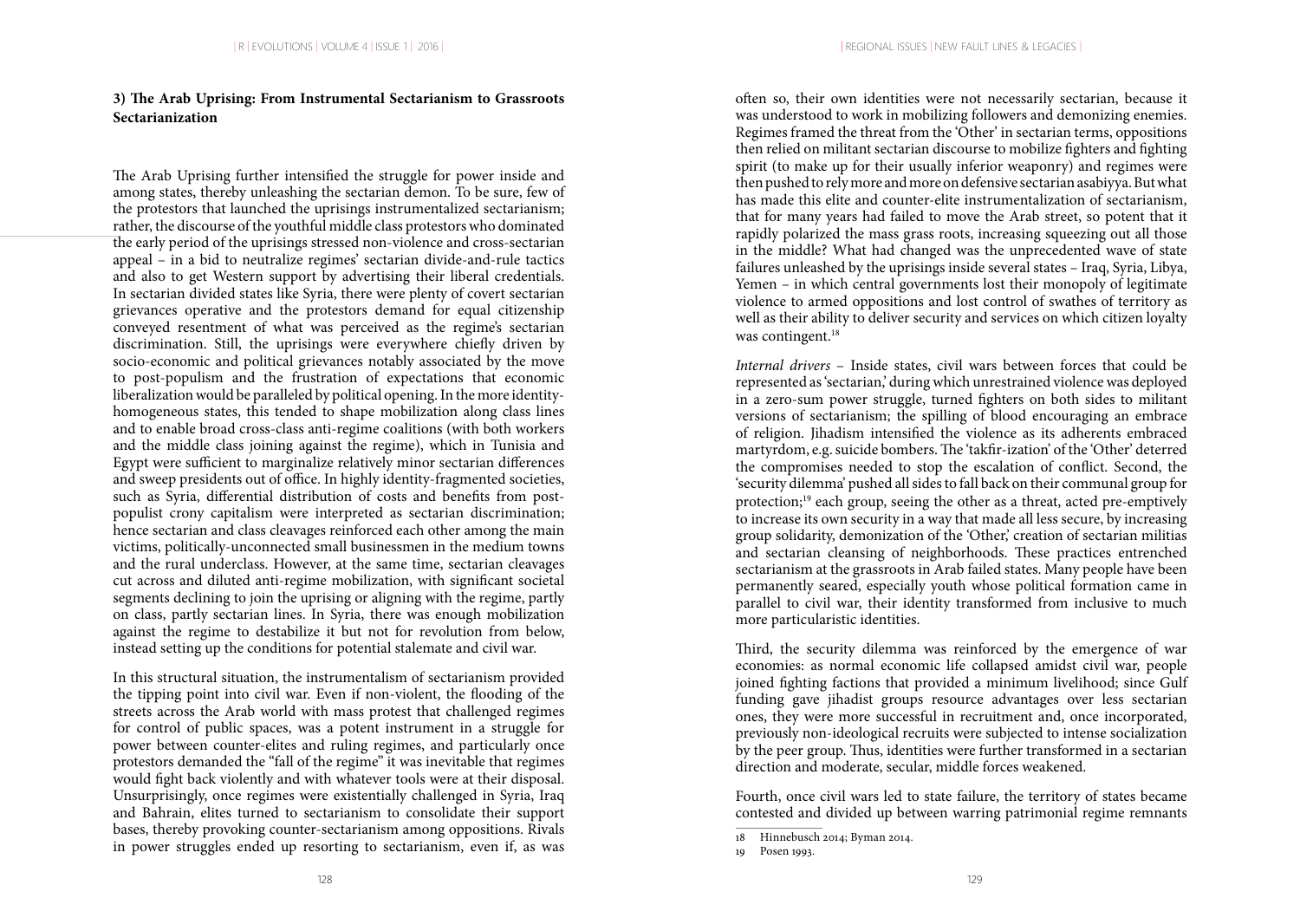and charismatic opposition movements, both drawing on the historically successful 'Khaldounian' practices – co-opting and sustaining loyalty or mobilizing followers on the basis of assabiyeh, some combination of blood kinship and shared religious vision – to build or sustain power. In multisectarian societies this takes the form of sectarianism. The result is that regimes and counter-regimes become much more sectarian than had been the case when the uprisings first started.

*External drivers* – Simultaneously, internal conflicts in failed states not only spilled over to the regional level, but regional forces, at the same time, exacerbated sectarian conflict in individual states. Scholarship has shown that communal conflicts can be contagious, with kindred groups in several states that share grievances mobilized by a demonstration effect, and violent and successful insurgencies spreading readily across state boundaries.20 The shared culture, language, and in some cases, similar sectarian makeup, of the Arab states facilitates such spillover. But it was the widespread weakening of states in the Uprising that made them so much more permeable than hitherto to the diffusion of sectarianism by extensive transnational linkages – discourses of preachers, activist networks and armed movements.

At the trans-state level, state weakening and civil war sectarianized discourse, and, specifically, the media. This began with Iraq's 2003 deconstruction and was intensified by the uprisings, especially in Syria,<sup>21</sup> with highly sectarian discourses in the satellite and social media readily crossing borders, extremist narratives getting disproportionate attention and few voices pushing back against them.22 This trans-state transmission of sectarianism was not even limited to states with sectarian pluralism or civil war. Sectarianization has increased even in states where there is no civil war, few sectarian minorities and little external interference. Social media and radical preachers, particularly on Gulf-run Arab satellite TV, spread sectarian animosities far from states experiencing civil war.

As sectarianism demonstratively seemed to "work" in mobilizing support and demonizing enemies, trans-state movements emulated each other in its exploitation. Notably in the Levant, the renewed permeability of states' borders allowed Sunni Salafist jihadists to intervene on one side and a counter-coalition of Shia-led minorities (hilf al-aqalliyyat) on the other; militias from one country, recruited via long-distance sectarian networks, regularly transited to neighboring countries, while an unprecedented movement of foreign Muslim fighters poured into disputed states, altogether propelling an unprecedented transnationalization of opposing sectarian movements and networks.

In parallel, where states failed, vacuums were created inviting competitive external intervention in which rival powers instrumentalized sectarian discourse and provided arms and financing to bring sectarian-affiliated allies to power in uprising states. As the rival regional powers backed the most sectarian factions – partly because they were the best fighters – the latter came to enjoy greater resources, precipitating a 'bandwagoning' of more "moderate" factions to the jihadist poles. Rival states emulated each other in what might be called "tit-for-tat sectarianism" – when one side frames the struggle in sectarian terms, its success leads its rivals to similarly respond.23

 At the same time, at the regional level, the violence of civil wars combined with competition for leadership within sects promoted outbidding by radical sectarian entrepreneurs that marginalized moderates within each of the two main confessions. Within Sunnism the normative balance has shifted away from the previously majority non-violent versions that accepted co-existence, notably Sufis whose 'everyday sectarianism' was non-political and accommodationist with secular authorities and other sects. Sufism suffered from the rise of Salafist fundamentalism, which, particularly in failed states such as Syria, easily slipped into jihadism. At the same time, the modernists of the Muslim Brotherhood brand struggled to sustain their discourse on a civil state, squeezed between regimes' repression and jihadi mobilization. Within Shiism, too, politicized militias, composed of zealots ready for martyrdom in defense of Shia shrines and neighborhoods, joined the fighting in Syria and Iraq. The rise of ISIS in Iraq provoked the mobilization of the overtly sectarian Shiite Hasht al-Shaabi, which tended to elevate a trans-Shia identity over Iraqi national identity (which would embrace both Shia and Sunnis); Iran used the ISIS threat to encourage Iraqi Shia into joining such groups as these were its most reliable Iraqi clients.24 Yemen's Zaidi identity, not hitherto anti-Sunni, took on a more Shia color amidst a civil war with Saudi backed Salafists.

This stimulated a powerful cumulative tendency to bi-polarize the region between Sunni and Shia sectarianism in which the moderate secular center was compressed, if not squeezed out. This is not to say that this bi-polarization is uncontested or necessarily permanent. Class, local and tribal identities cross-cut sectarianism and civic identities compete with it. Neither Christians nor Kurds align with the two main sectarian camps. Both the "Sunni" and "Shia" camps are heterogeneous. There are social forces and moderate voices that have resisted sectarianization: Sufis, secular youth with a civic identity; modernist Islamists, Ayatollah Sistani in Iraq and Alawi dissidents who rejected the Syrian regime's alliance with Iran. People have many identities and the embrace of militant sectarianism

<sup>20</sup> Lawson 2016.

<sup>21</sup> Byman 2014; Al-Rawi 2013.

<sup>23</sup> Wehrey 2016.

<sup>24</sup> Almarzoqi 2015.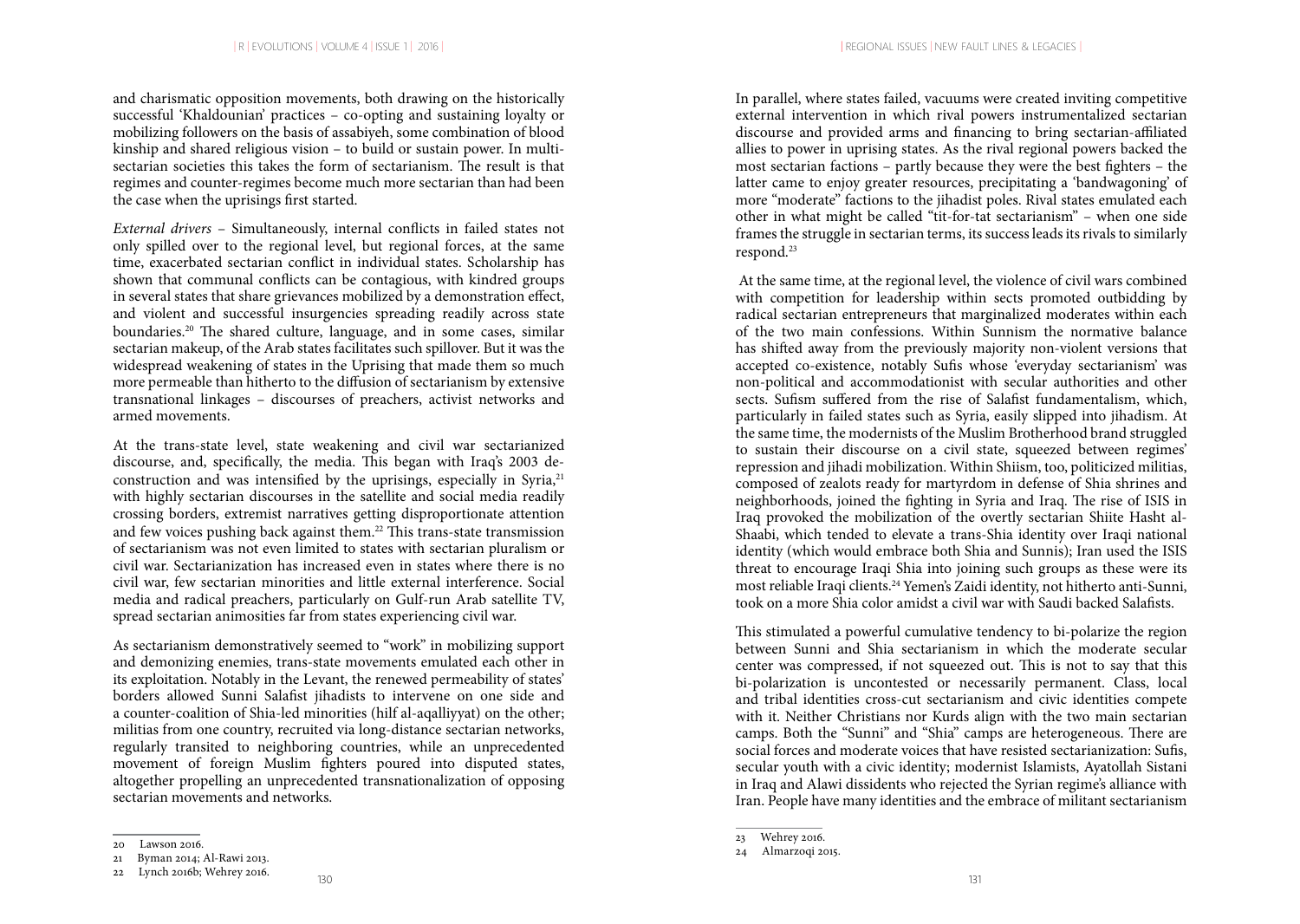is a function of the current violent conflicts and its instrumentalization in the regional power struggle. But as long as the fighting continues middle voices tend to be either disempowered or impelled to bandwagon with the radicals. The dynamics of violent conflict have shifted the normative balance within Islam away from co-existence and toward takfiri practices. Once let out, this deep sectarianism is very difficult to put back in the box.

Thus, similar structural factors (state failure, civil war) combined with transstate penetration and intervention made states and populations susceptible to unprecedented sectarian diffusion. What have the consequences of this been? One impact is a deleterious effect on both state cohesion and forms of governance.

## CONSEQUENCES OF SECTARIANIZATION

### **Sectarianism & State Formation/De-formation**

As Huntington famously said, the most important differences between countries is not the type of government but the amount of it, that is, their level of state formation.25 For him, state building proceeded through phases, first the concentration of power in an elite center; then an expansion of power through a single party that mobilized supporters, combined with reformism of the Ataturk type that forged a common national identity and a middle class; and thirdly the diffusion of power via multi-party electoralism. As we will see, sectarianism introduces complications into this formula.

Sectarianism and state formation appear inversely related, at least in the long run: strong states constrain sectarianism and failed states are breeding grounds for it. MENA state formation levels, hence the region's vulnerability to trans-state penetration, including sectarianization, has varied considerably. Over time it describes a bell shaped curve, rising from a period of readily penetrated weak states after independence to a peak in the 1980s when authoritarian states were "hardened" against such penetration by oil-funded bureaucratic expansion and co-optation, thereafter declining through the 1990s and 2000s as resources contracted, ending in a new watershed of multiple state failures precipitated by the Arab Uprising, which again exposed many of them to trans-state penetration, largely by rival sectarian movements, networks and discourse.<sup>26</sup> Within each time period, too, states varied in their levels of internal consolidation, with those having a historical identity congruent with their borders (such

#### IN MENA, THE DOMINANT REGIME/STATE BUILD-ING PRACTICE WAS (AND IS) NEO-PATRIMONIAL-ISM, AN AUTHORITARIAN HYBRID OF PERSONAL  $C<sub>1</sub>$ AND BUREAUCRATIC AUTHORITY

as Egypt), and/or co-optative patronage from exceptional oil revenues (such as Saudi Arabia) better able to resist the post-1980 decline. Stronger states are better able to construct identities compatible with statehood and to defend their territory from trans-state penetration. Identities tend to be constructed against an 'Other' and it takes a stronger state to direct such enmity outward to other states while weak states are vulnerable to penetration by rival identities that divide them within and make them potential victims of the former.

On the other hand, sectarianism poses obstacles to state formation. It is most difficult where there are several large sectarian groups, as opposed to relative homogeneity with small minorities or identity fragmentation (with many groups) or where multiple identities cross-cut each other. Most dangerous is when there are large minorities excluded from governance by a majority or when a minority seems to rule over a majority, as in Iraq and Syria.

This danger is amplified where, as in these states, a counter-balancing identification with the state itself was retarded because imperialist-imposed borders were incongruent with historic identities, thereby making states more vulnerable to competing sub- and supra-state identities, including sectarianism. Thus, Lebanon, Syria and Iraq were constructed to suit French and British interests, throwing together groups that did not want to share a state, cutting them off from kin in neighboring territory and mutilating the larger community with which many people identified. In such 'artificial' states, regime building may drive state building and if the regime fails, the state is also put at risk. Yet, even if regime and state overlap, they are not identical and their requisites of success can actually contradict each other.

Given this scenario, what pathways to state building are available in such identity-fragmented weak states? In MENA, the dominant regime/ state building practice was (and is) neo-patrimonialism, an authoritarian hybrid of personal and bureaucratic authority.<sup>27</sup> Personal authority prioritizes empowerment of those most loyal to the ruler and in multisectarian societies this typically means those who share a sectarian identity with him; this elite core approximates what we mean by the 'regime.' Bureaucratic authority, which rests on the creation of state institutions – civil administration, professional army, legislatures and party systems –

<sup>25</sup> Huntington 1968.

<sup>26</sup> Salloukh 2016; Hinnebusch 2015b; Saouli 2015.

<sup>27</sup> Bank, Richter 2010; Anceschi et al. 2014.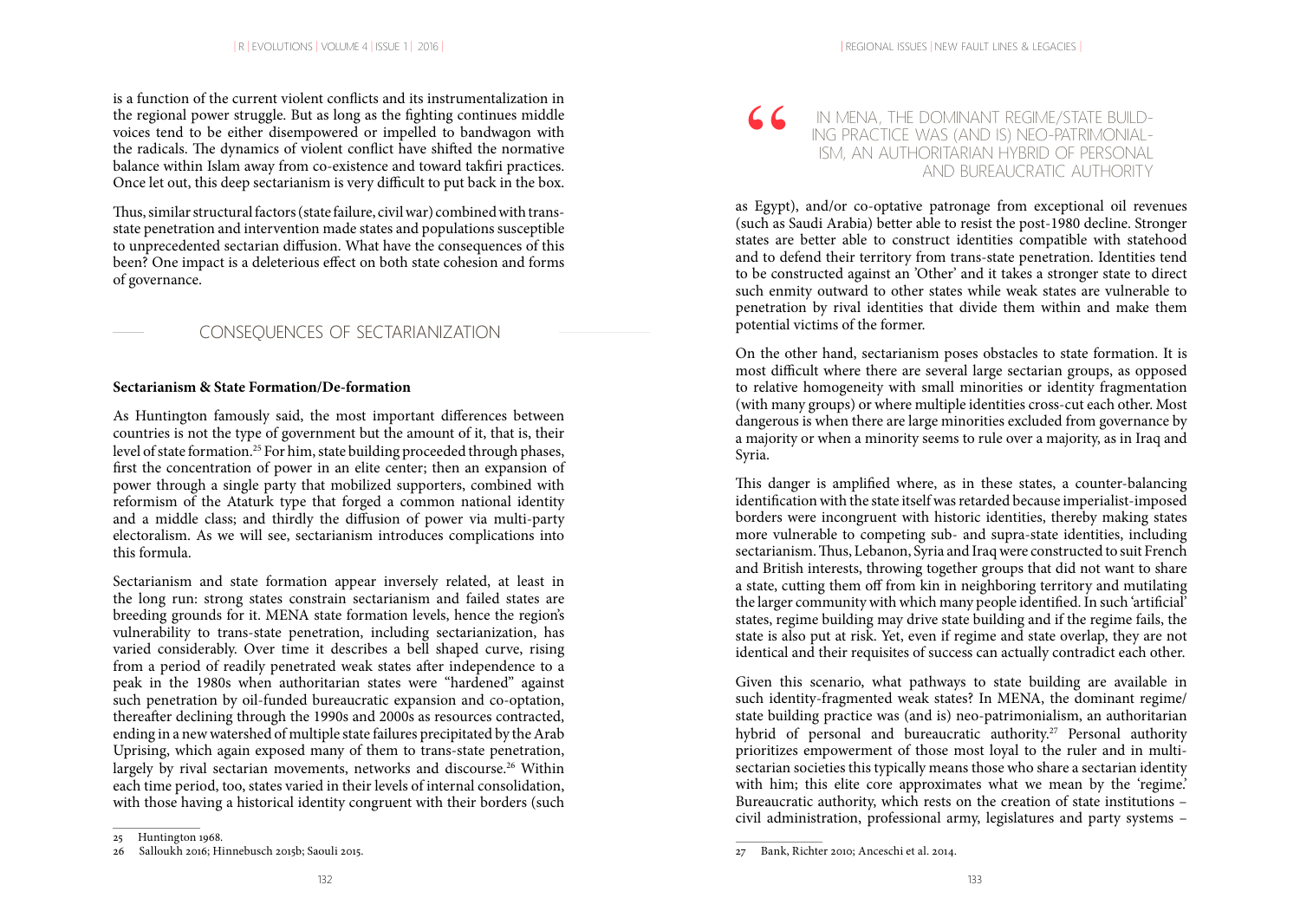is more inclusive since recruitment is by merit and party bureaucracies incorporate activists and co-opt constituents. Only cross-class and crosssectarian coalitions have the capacity to expand or consolidate state power and these require the construction of bureaucratic and political institutions able to incorporate such wider social forces. In Huntington's terms, neo-patrimonial regimes use patrimonial practices, including sectarianism, in the power concentration phase; as such in the short term, at least, sectarianism can be an asset in regime formation, as well as problem for state formation. In the power expansion phase, regimes deploy bureaucratic inclusionary practices in order to contain the negative side of patrimonial practices, which include the alienation of those excluded from high office or institutions on ascriptive (identity) grounds and the inefficiency introduced into state institutions. The more the bureaucratic side constrains the patrimonial one (Egypt), the more rational bureaucracy and political inclusion of pro-regime constituencies strengthens the state; the more personal authority debilitates the bureaucratic capabilities (e.g. Yemen), the less inclusion is possible and the weaker the state. Thus, the balance between the relative salience of the two authority practices, and specifically, sufficient development of bureaucratic institutions, determines the capacity of a given neo-patrimonial regime to include and satisfy actors who, if excluded, embrace communal grievances. Sect is, in this process, both an asset, particularly for regime-building, yet a potential liability in the creation of institutional authority (state-building).

Different institutional configurations are often explicitly designed to deal with identity diversity, and to reconcile the need to create authority while also incorporating constituents through some form of political participation. MENA's initially populist versions of authoritarianism typically adopted the "assimilationist" approach which seeks the "national integration" of social forces through ruling single parties, such as the Ba'th party, that recruited across sect and promoted assimilation into a common Arab identity while constraining overt sectarian competition. In Syria, the Ba'th party's secular Arab nationalist ideology had some success in integrating the Arabic-speaking minorities and in Iraq in bridging Sunni Shia gaps with Arabism. However, the subsequent decline of the party contracted political inclusion, potentially reviving sectarian grievances among the excluded.

The polar opposite model, consociational democracy, has been attempted in a minority of MENA societies where the authoritarian concentration of power was obstructed by highly mobilized sectarian communities sufficiently balanced in size that power sharing was the only viable statebuilding formula. This model not only accommodated identity diversity but also institutionalized sectarian differences. In the consociational governance prevailing in Lebanon and attempted in post-Saddam Iraq, political competition takes place along communal lines with elites mobilizing votes

through playing on fears of the 'Other' and privileging sectarian clients with patronage. Consociationalism's power sharing among confessional groups could produce a stable regime if elites refrain from mobilizing their sectarian constituencies against each other and from inviting kindred external networks to intervene in the internal power competition on their behalf. If the system constrains competition by guaranteeing quotas of office and patronage to each communal group, sectarianization may be muted but if quotas do not fairly represent the demographic weight of communal groups, they will themselves become the focus of conflict as in Lebanon where this precipitated sectarian civil war in the 1970s. If there is a sectarian majority and it becomes permanent, as in Iraq, minorities are excluded and will counter-mobilize also on sectarian lines.<sup>28</sup>

Thus, neither model appears to be sectarianism-proof and a lot depends on the resources regimes can deploy. As noted, state formation in MENA followed a bell shaped curve, with economic crises and shrinking resources weakening states after the 1980s peak in state strength and debilitating their co-optative capacity. Thus, in the 2000s, the Syrian and Iraq regimes both became more exclusionary, despite their divergence between neopatrimonial authoritarianism in Syria and nominal consociational democracy in Iraq. In Syria, Bashar al-Asad's concentration of power in the presidency and the Asad family at the expense of the cross-sectarian collective Ba'th party leadership; the neo-liberal policies that aggrandized crony capitalists at the expense of the regime's popular constituency, and the debilitation of the party and corporatist organization that penetrated and co-opted the regimes initial rural peasant power base – all made his regime more vulnerable to anti-regime mobilization. In Iraq the Shia politicians who took over power after the American invasion had dismantled the existing state, three-quarters of whom had been in exile and therefore lacked Iraqi constituencies, turned to anti-Sunni discourse, framed as anti-Ba'thism, as the only way to mobilize power bases. Nuri al-Maliki constructed a form of electoral neo-patrimonialism that concentrated power in the Shia parties, largely excluding or marginalizing Sunnis.<sup>29</sup>

As regimes' institutional capacity declined they became more vulnerable to sectarian mobilization by opposition forces, dramatically in the Arab uprisings. Ruling elites in Syria, Bahrain and Iraq instrumentalized sectarianism to turn back this opposition. Yet, this tactic carries high risks for instability and, in extreme cases, civil war and this is especially so in "artificial" states lacking a state tradition and historical identity: there regime formation is almost inseparable from state formation, if the regime fails, so does the state. This provides favorable breeding grounds for sectarianism, as can be seen in the Levant where state collapse and

<sup>28</sup> Makdisi 1996; Salamy 2009; Salloukh 2015.

<sup>29</sup> Al-Qarawee 2014; Dodge 2014; Hinnebusch 2011.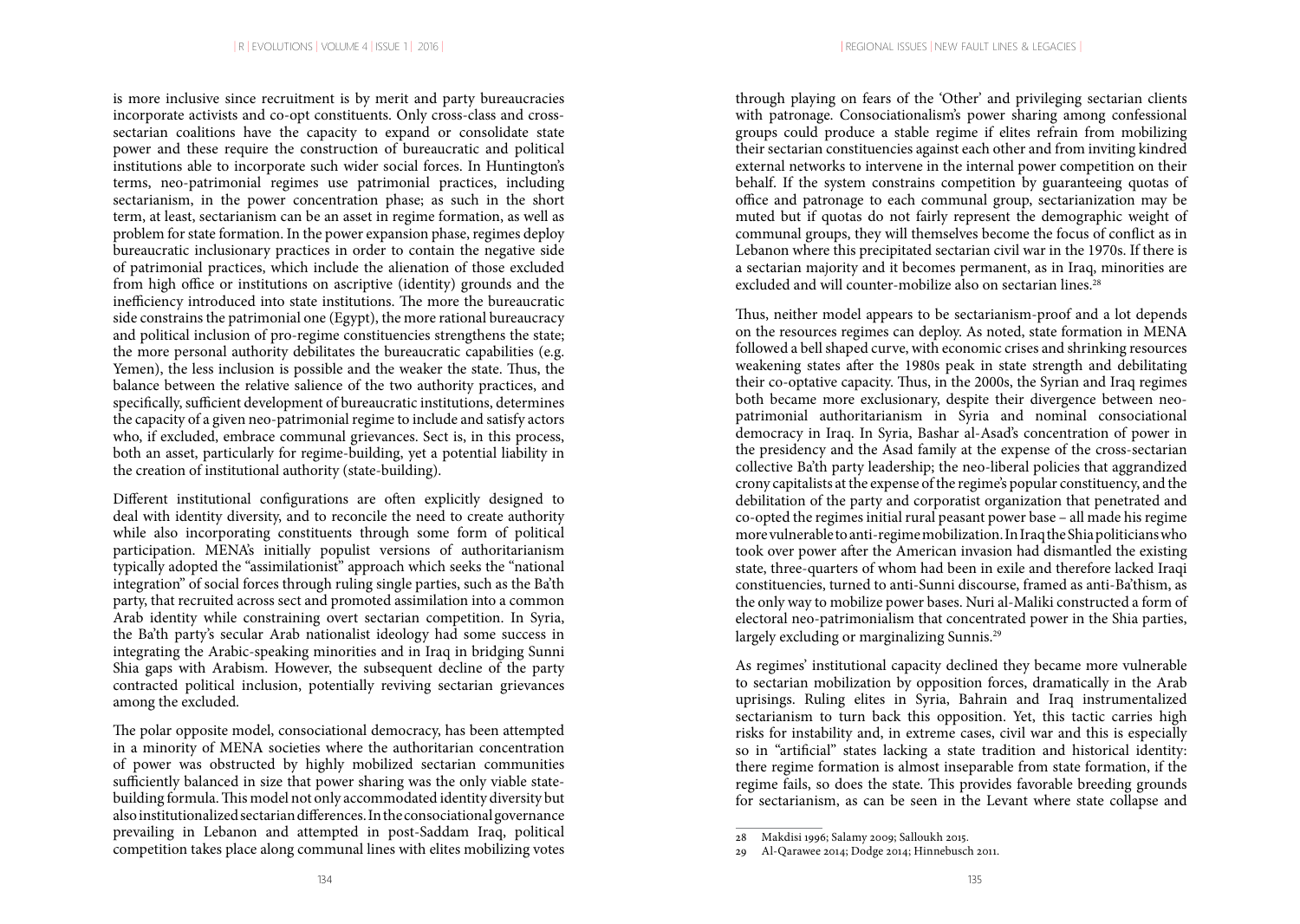anarchy generated a security dilemma polarizing populations along sectarian lines. Once sectarianism seeps down to grass roots, the elites that instrumentalized it will find it very hard to put the genie back in the bottle. If regimes survive, they tend to be reconfigured as more exclusionary and coercive forms of neo-patrimonialism often facing opposing charismatic jihadist movements, with both relying on one identity in order to exclude others via repression and demonization, as can be seen most clearly in Syria.

In cases of externally-imposed arbitrary borders, notably the post WWI "settlement" in the Levant, state failure opens new doors for irredentist movements seeking to re-draw them. Borders are more vulnerable where they divide compact minorities, such as the Kurds concentrated in the Turkey-Syria-Iraq interface or where, as between Syria and Iraq they cut across virtually indistinguishable populations. Thus, in Syria and Iraq, both the Kurdish PKK/PDY and ISIS mobilizing populations by ethnosectarian ideologies are seeking to redraw the borders of Turkey, Syria, and Iraq, to overthrow 'Sykes-Picot,' and to constitute new more communally homogeneous polities, a process that inevitably involves a certain "ethnic cleansing." Whether they succeed depends not just on their relative strength compared to state elites and others committed to existing borders, but also regional and international permissiveness for border alterations.

### **The Impact of Sectarianism on Regime Type: Empowering Authoritarianism – Debilitating Democratization**

There is a vast literature on the relation between multi-communal societies and governance. Early modernization theory expected that sub-state identities would, over time, be subsumed in broader national identities focused on the state; this, Rustow argued, was needed for democracy since, for people to disagree peacefully over issues, they had to share an underlying identity commonality.30 In the religious sphere, modernization was thought to be accompanied by secularization that would facilitate democratization since de-politicization of religious beliefs and religion's removal from the public sphere was necessary to prevent religious conflict in multi-confessional societies and the use of religion to legitimize authoritarianism.

Later, "Modernization revisionism,' reflecting the actual adaptation of tradition to modernity, argued that neither ethnicity nor religion were effaced by modernization.<sup>31</sup> Rather, primordial identities could be modernized and become vehicles of modern political participation, e.g.

through communal based associations. Nevertheless, trans-national data is ambiguous on the impact of sub-state identities on governance. A study by Merkel and Weiffen finds failed democratizers having the highest communal fractionalization and polarization.32 However, if states survive, moderate levels of communal diversity do not necessarily obstruct democratization and indeed can facilitate democracy in that it provides opposition with a natural social base enabling it to overcome the collective action problem and balance ruling groups.

MODERNIZATION REVISIONISM, REFLECTING THE ACTUAL ADAPTATION OF TRADITION TO MODERNITY, ARGUED THAT NEITHER ETHNICITY NOR RELIGION WERE EFFACED BY MODERNIZATION.

Religious differences are, however, harder to deal with: cross-national statistical studies show that religious heterogeneity increases the chance of civil war and decreases the chances of democracy (by 8%) because religion's claims to a single truth are less able to be compromised than conflicts involving class and ethnicity.<sup>33</sup> Inter-religious sectarian divisions increase this tendency. But this anti-democratic effect is highly contingent on the kind of sectarianism. Everyday (banal) sectarianism is probably compatible with any form of governance and instrumentalized sectarianism is highly congruent with consociational democracy. This model, in dividing power among social forces, is a barrier to authoritarianism and where sectarian groups are politically mobilized and evenly balanced, hence must share power, it may be the only viable means of governance.<sup>34</sup> But militant versions of sectarianism, particularly the jihadism on the rise in the region cannot be accommodated by consociational compromises and are, hence, obstacles to making such a system work, as can be seen in Iraq where the rise of ISIS is both a reaction to the Sunnis' effective marginalization in the consociational political system and an obstacle to Sunni incorporation into it.The aftermath of the Arab Uprising provides a new body of evidence on sectarianism and governance, although it is ambiguous. On the one hand, Lebanon's relative immunity to spillover of the Syrian civil war suggests that consociational power sharing, insofar as a country has been immunized by a previous episode of sectarian civil war, gives majorities in each community sufficient security that they view the system as worth defending against the alternative – a return to civil war.

But the preponderance of evidence supports the argument that sectarianism is a deterrent to democratization and a support for hybrid

"

<sup>30</sup> Rustow 1970.

<sup>31</sup> Gusfield 1967.

<sup>32</sup> Merkel, Wieffen 2012.

<sup>33</sup> Gerring et al. 2016.

<sup>34</sup> Andeweg 2000; Kerr 2006: 27-28.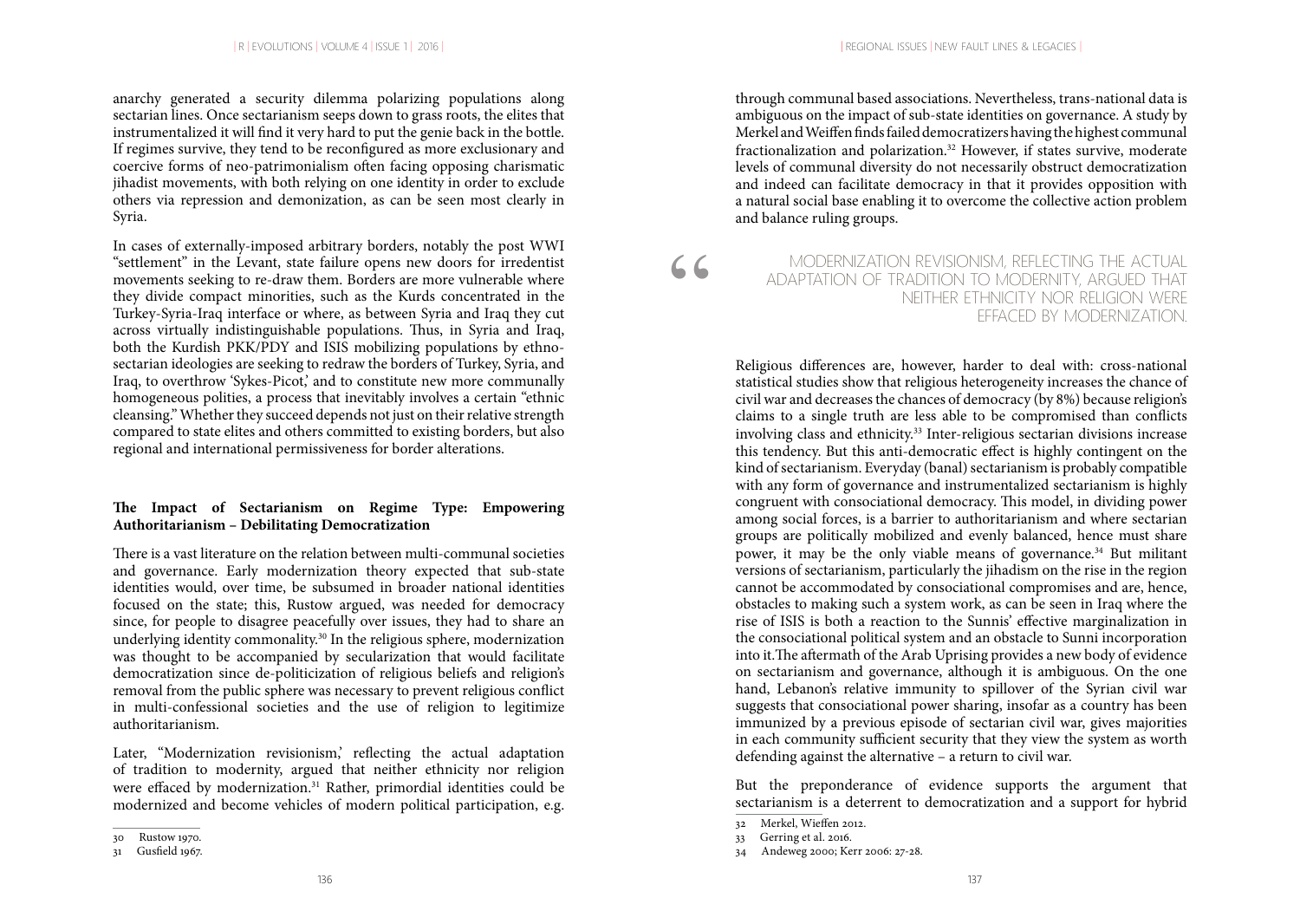and authoritarian regimes. A whole range of techniques have enabled authoritarian regimes to use sectarianism to sustain their rule or helped ruling elites in hybrid regimes to keep limited electoral competition from leading to democratization. Sectarian recruitment of military/security forces are normal practices and when regimes are challenged sectarian paramilitary networks (e.g., Syrian shabiha and Shia militia in Iraq) have been used to repress democracy protests. Co-optation usually accompanies repression: thus, it is common for selective economic benefits to be accorded to loyal groups, usually the ruler's own sect (Bahrain, Syria). Common also are political practices that strengthen pro-regime sects against rivals such as gerrymandering and mal-apportionment in elections (Lebanon, Kuwait, Bahrain). Cross-sectarian democratic coalitions are deterred by coopting NGOs sharing the ruler's sect; cracking down on 'moderate' cross-sectarian NGOs (Lebanon, Bahrain, Kuwait) and banning political parties (which might incorporate cross-sectarian support).<sup>35</sup> Encouraging or tolerating inter-sectarian conflict facilitates divide and rule, as when the Saudi and Kuwaiti regimes turn a blind eye to anti-Shia rhetoric by Sunni-Islamist groups as a way of binding the majority to the regime and controlling the minority.36 Regimes may rally sectarian support by posing as protector of minorities against majorities, e.g. Bashar al-Asad posed as the protector of minorities against Sunni takfiris; and the al-Khalifa regime claimed to protect Sunnis against the Shia majority. Another tactic is to delegitimize domestic opponents by painting them as tools of an external sectarian power (e.g. the Bahraini regime's framing of the protesters as an Iranian fifth column). An extreme form of sectarian politics is changing the sectarian demographic composition of society by giving citizenship to foreigners from the regime's sect and depriving members of opposition sects of citizenship, as, notoriously, in Bahrain.

There is, of course, considerable variation in the extent to which sectarianism has been deployed by non-democratic regimes. Yet, even in stable relatively liberal states such as Kuwait, the monarchy exploits the Sunni-Shia cleavage to head off challenges from parliament and society, thus, sustaining a hybrid regime against pressures for democratization.37 In Iraq, despite the launch under US auspices of a new version of consociational democracy, Prime Minister Nuri al-Maliki consolidated electoral authoritarianism by playing on fears of a Sunni resurgence to create a permanent Shia majority bloc while also pursuing exclusionary practices against Sunnis and marginalizing cross-sectarian Iraqi nationalist alternatives, such as al-Iraqiyya.38 Where regimes are facing outright insurgency, sectarian strategies are typically intensified. The monarchy in Bahrain and Syria's Asad regime each used sectarianism to rally their sectarian bases against oppositions, enabling them to beat back democratization demands.

A number of analysts have argued that "authoritarian learning" has taught post-uprising authoritarian regimes the efficacy of sectarian divide and rule. The result has been the emergence of 'hard,' more exclusivist versions of authoritarianism than pre-uprising predecessors.39 The old inclusive populist versions of authoritarianism that rested on cross-sectarian coalitions cannot be reconstructed once violent sectarianism takes hold; rather, uprising states experiencing civil war are spawning more exclusivist, perhaps more de-centralized forms of patrimonialism (in which sectarian militias govern in local areas, only loosely linked to the authoritarian center); on the opposition side, authoritarian charismatic movements whose sectarian ideologies demonize the 'Other' have proved the most effective at recruitment, combat and attracting funding. In Syria, indeed, the civil war has created a scenario of competitive authoritarian state formation in which a more coercive, exclusivist – if also more decentralized – neo-patrimonial Asad regime confronts charismatic jihadist movements (Ahrar ash-Sham, Jabhat al-Nusra, ISIS), squeezing out moderate more secular, inclusive and pluralist-friendly forces.

This tendency is reinforced by competitive interference by rival states inside states undergoing upheaval: thus in Syria and Iraq, the Sunni regional powers and Iran have each sponsored and empowered the most authoritarian and coercive sectarian movements, whether Hasht al-Shaabi in Iraq or Ahrar al-Sham in Syria. Indeed, both sides tend to support authoritarian oriented movements partly because these are more ideologically compatible with non-democratic GCC and Iranian governance.<sup>40</sup> Moreover, one study suggests that the more such external interference in post-Uprising states, the more identity conflict, and the less likely is democratization.<sup>41</sup>

## SECTARIANISM AND THE REGIONAL POWER STRUGGLE: THE ARAB UPRISING, COMPETITIVE INTERFERENCE AND PROXY WARS

## **The Regional States System**

The Middle East state system is defined by a multi-polar material balance of power among states embedded in and highly penetrated by a trans-state public space defined by identity in which there is an on-going struggle

<sup>35</sup> Gengler 2013.

<sup>36</sup> Louër 2013.

<sup>37</sup> Wells 2016.

<sup>38</sup> Al-Qarawee 2014; Dodge 2014.

<sup>39</sup> Stacher 2015; Heydemann, Reinoud 2011; Heydemann 2013; Hashemi 2015.

<sup>40</sup> Stein 2016.

<sup>41</sup> Hinnebusch 2016b.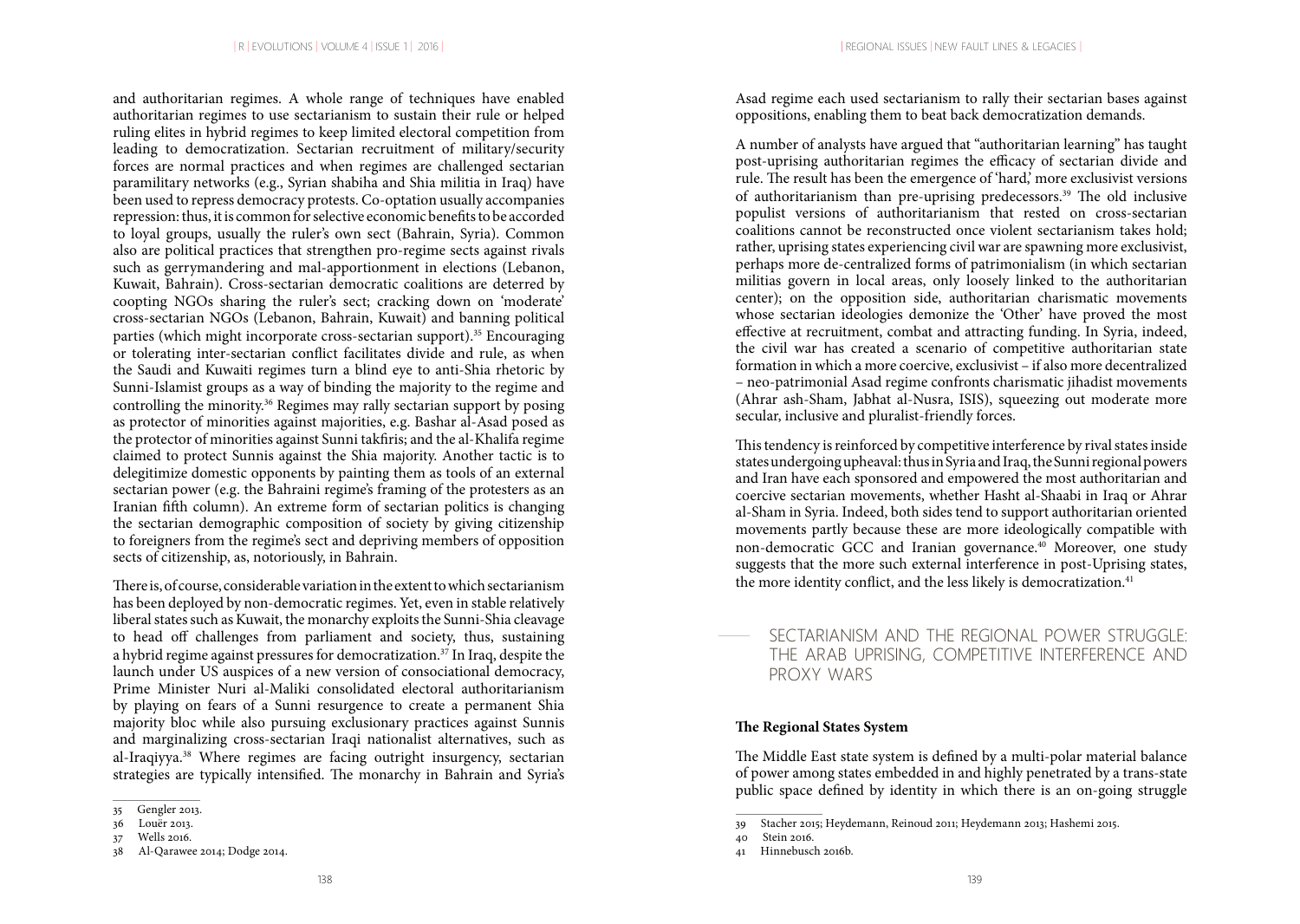over norms, foreign policy roles and regime legitimacy. The multipolar character of the system generates rivalry among states for security and hegemony; location tends to shape perceptions of threat from neigbors, especially where there are territorial conflicts, encouraging construction of the 'Other' as a threat, and the identity of the self against the threatening other. States power balance against such security threats but the main threat to many states is less from armies than internal penetration and subversion in which identity is highly instrumentalized by rival powers challenging each other's legitimacy and the main instrument of balancing is also promotion of ideology or claims based on identity.<sup>42</sup>

The power balance among rival states is a function of both their conventional power resources (size, population, wealth, armed forces) and levels of internal consolidation, which determines their relative vulnerability to subversion in legitimacy wars. Thus larger states combining resources such as wealth and large populations with cohesive and credible identities (from congruence between their borders and a hegemonic identity) tend to be stronger, less vulnerable to penetration, and more ambitious to assume regional hegemony by promoting claims to leadership of a supra-state identity community – historically Pan-Arabism or Pan-Islam. Periodic bids for hegemony have been made by Egypt, Iran, Iraq and Saudi Arabia.43 Smaller, poorer and more identity fragmented states tend to be vulnerable to stronger ones and victims of power struggles, unless they can overcome (and even exploit) identity fragmentation in order to construct stable regimes, as Ba'thist Syria did for several decades.

### **Interstate Geopolitical Power Struggles: the Second Arab Cold War**

The main watershed event that transformed the identity contests that have always been part of MENA inter-state politics into a sectarian war, was the outcome of the US invasion of Iraq: the destruction of Ba'thist Iraq as a major Arab nationalist power leaving a vacuum filled by Iran whose Shia Iraqi clients took power. This greatly alarmed the Arab Sunni Gulf monarchies, for whom Iran, contiguous, massive and Shiite, was certain to be seen as a threat but which had hitherto been balanced by Arab Iraq. The empowering of Iranian-linked Iraqi Shia movements in Iraq further deepened the felt threat from Iran among the Arab Gulf and other Arab Sunni powers which fought back by instrumentalizing sectarianism.<sup>44</sup> This resulted in what has been called the "New (or Second) Arab Cold War," which polarized the regional system in the 2000s between two rival camps – framed as the pro-Western Moderate Sunni bloc (Saudi Arabia, Egypt, Jordan) and the Resistance Axis (Iran, Syria, Hizbollah, Hamas), fighting

over sectarian-divided Lebanon and Iraq, and divided over the Israeli wars against Hizbollah and Gaza. The Moderate bloc sought to portray the issue as Shiite Iran's interference in the Arab world against Sunnis, but the Resistance axis won the war for public opinion in the Arab street through the 2000s, owing to its success in portraying itself as the bulwark against Israel and American threats to the Arabs and the Sunni powers as collaborators (which, in eroding the legitimacy of the Mubarak regime made it more vulnerable to the Uprising). The "Resistance Axis" kept the upper hand as long as it could overshadow sectarian framing with the resistance narrative.45

## **The Conduct of the Third Arab Cold War: The Sectarianization of Trans-state Identity Wars**

The second Arab Cold war was transformed, as a result of the Arab Uprisings, into a completely new – the third – struggle for the Middle East, waged along quite different lines than in previous decades: Leadership was now sought, not of the supra-state community (Arabism or Islam) but of only one of the sectarian sides, Sunni or Shia, and was conducted by sectarian discourse wars in which the 'Other' was widely demonized. When states are consolidated, sectarianism is tepid and largely an instrument of state rivalry; but what has also changed is that the many failed states issuing from the Arab uprising are now uniquely vulnerable, having lost control of their borders and/or wracked by civil wars, to a deep penetration of their populations by these sectarian identities and to intervention by rival outside powers instrumentalizing these identities.

Across the region, sectarian war is being waged by trans-state movements, networks and discourse crossing state boundaries, which have their own dynamic, autonomous of and "in between" inter-state competition and struggles for power inside states – even though rival states helped empower this trans-state sectarianism through hosting sectarian preachers and satellite TV and funding of sectarian movements. Trans-state sectarian discourse, notably the imagery of violence committed by the 'Other' inflames sectarian animosities which mobilizes activists and puts state elites under pressure to defend 'their' sect against violence from the 'Other,' notably via intervention in contested states.46

The autonomy of the trans-state level is evidenced by the fact that sectarianization has increased even in states where there is no civil war, few sectarian minorities, and not much overt state intervention, driven

<sup>42</sup> Rubin 2014.

<sup>43</sup> Hinnebusch 2013.

<sup>44</sup> Hashemi 2015; Byman 2014; Dodge 2014.

<sup>45</sup> Valbjorn, Bank: 2011.

<sup>46</sup> Alloul 2012; Dashti 2013; Lynch 2015.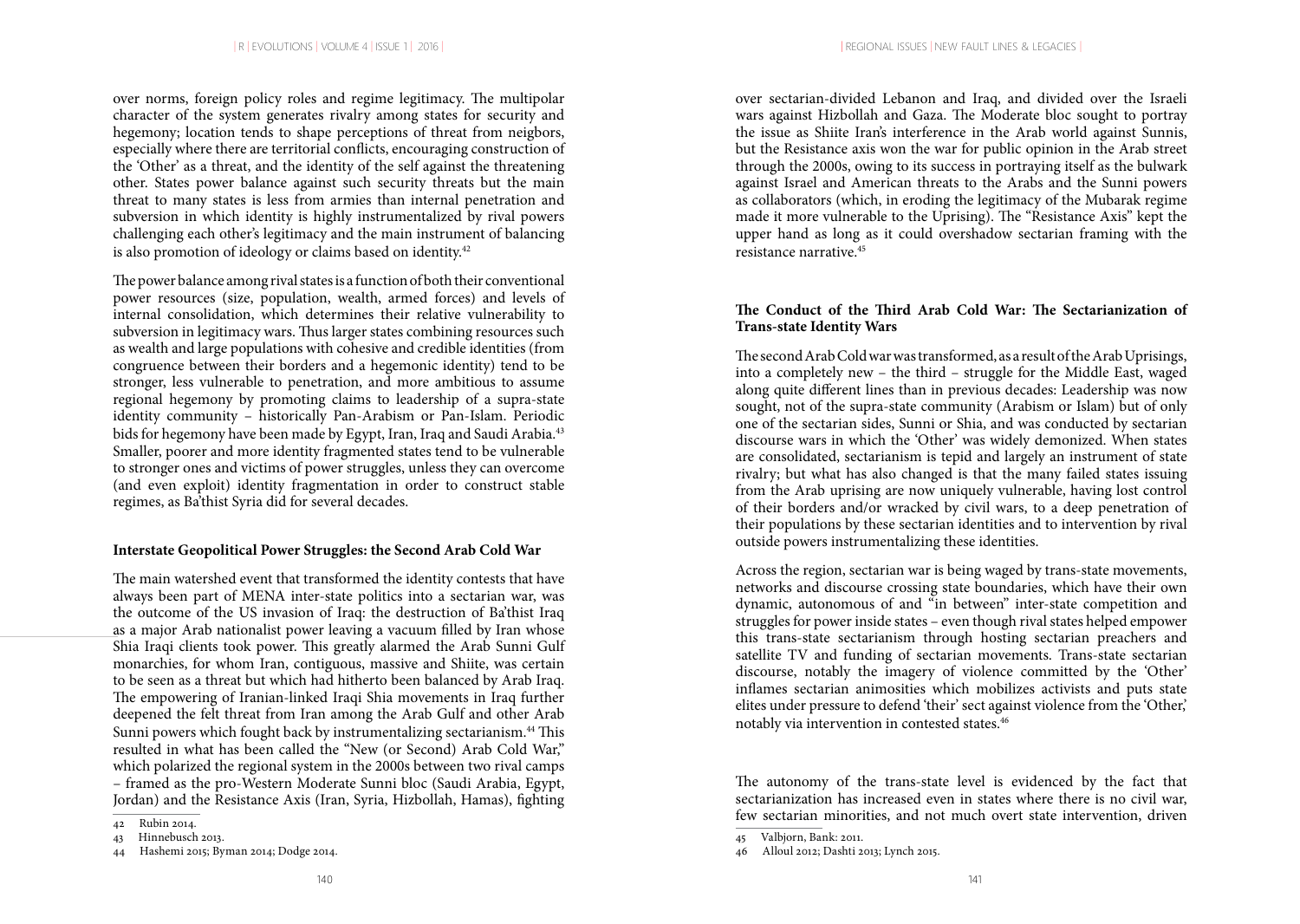by the trans-state links of sectarian networks and discourse.<sup>47</sup> In Egypt, where there are few Shiites and little state failure, trans-state links between Saudi clerics and Egyptian Salafists have mobilized anti-Shia animosity. Salafism, promoted by trans-state preachers, has grown even in relatively secular and homogeneous Tunisia where there are few Shia, and a stable government exists. That trans-state conflicts can mobilize people even in such societies is evidenced by the fact that the highest per-capita number of jihadists travelling to Syria have come from Tunisia, an indicator of how far the sectarian struggle has become a trans-state phenomenon, building on the spread of a Salafism easily mutated into jihadism, but somewhat disconnected from internal domestic conditions.

This is not to say that specific state contexts do not matter; rather, the still small total number of Salafists in Tunisia is a function of the country's unique power-sharing between secularists and mainstream Islamists (al-Nadha), and the confinement of jihadist recruitment in the most marginalized towns is indicative of the fact that the conditions for deep grassroots sectarianism, notably state failure, are lacking in Tunisia, the one country that has come out of the Arab spring with a working democratic system.

### **The Arab Uprising and the Regional Power Reshuffle**

The Arab Uprising reshuffled the geo-political power balance among regional states. The unequal vulnerability of states to the uprising allowed some to see it as an opportunity to weaken their rivals. The Uprising led to state weakening, even failure, in several states (Syria, Iraq, Libya, Yemen) creating power vacuums inviting competitive external intervention by more identity cohesive and materially stronger states (Iran, Turkey, Saudi Arabia), in which the latter sought to defend or bring to power in the Uprising states, clients sharing ideological and specifically, sectarian affinity. Syria, in particular became a battleground of rivalry between Iran and the Sunni powers, since it was perceived that the outcome of the "new Struggle for Syria" would tilt the power balance in favor of one or the other of the rival camps. Thus, in the post-Arab uprising period Saudi Arabia, Turkey, Qatar and Iran, all intervened with arms, fighters and financial aid to governments or insurgents in the identity fragmented and failing states in the Levant, Syria above all, but also in the Gulf (Yemen, Bahrain). Sectarianism was the main tool of these interventions, with each rival state favoring sectarian groups aligned with its own sectarian composition.

Instrumentalizing sectarianism is playing with fire but inside the more identity-homogeneous states it tended to reinforce domestic support and

enabled them, at acceptable risk, to stir up sectarianism in rival more divided states where the damage was concentrated. Thus, the al-Saud's alliance with the Wahhabi religious establishment and the solidarity of its Sunni base was reinforced by the identity war with Shiite Iran and the war in Yemen it launched in the name of containing the Shia threat. The Yemen intervention was also a way of deflecting the challenge to Saudi leadership of the Sunni world from ISIS.48 The latter's attempt, in its attacks on Saudi Shia, to enflame sectarian tensions inside the kingdom suggests that the sectarianization of the region carries risks even for its main promoters.<sup>49</sup> However, inside identity-divided fragmented states, notably Syria, Iraq, and Yemen, the effect of sectarianization was far more damaging, deepening and prolonging civil wars and creating anarchy in which the security dilemma further divided populations along sectarian lines. Thus, in Yemen where sectarian differences hitherto meant little, the regional war launched by Saudi Arabia sectarianized the struggle, thereby creating an increasingly intractable conflict.<sup>50</sup>

Each of the main powers in this "Third Arab Cold War" instrumentalized sectarianism but strategies differed: Saudi Arabia, newly assertive and assuming the leadership of Sunni sectarianism, had a stake in portraying Iran as Shia, heretical, non-Arab, hence unentitled to involvement in inter-Arab politics; thereby it would benefit from the demographic imbalance in the Arab world in favor of the Sunnis. Stirring up sectarianism helps Saudi Arabia isolate Iran in the Sunni world, particularly important in the GCC<sup>51</sup> where several emirates have sought to avoid breaking longstanding ties with Iran. Iran, heading the minority Shia camp, and aware its soft power would be debilitated among Sunnis were it to be cast as a Shia power, sought to portray itself as the Pan-Islamic leader of a resistance axis against the US/Zionist imperialism; on the other hand, Iran had to make up for its demographic disadvantage by more mobilized unified Shia networks, and, paradoxically, its capacity to assert trans-Shia leadership was assisted by sectarian polarization which would push Shia minorities to it for protection. Iran also benefited from the greater divisions within the nominally Sunni camp (e.g. secularists vs. Islamists, Saudi-Qatari rivalry; Turkey vs. Egypt under al-Sisi).

The regional battle precipitated an unprecedented sectarian bi-polarization of state alignments, with all states under pressure to take sides on sectarian lines. Alliances formed partly on Sunni-Shia identity grounds, not because the contest was about religion, but because it was about ideational power. Rival states faced little salient military threat and the contest was chiefly waged by via discourse wars, but that made it no less central to their

<sup>47</sup> Salloukh 2015.

<sup>48</sup> Matthiesen 2015a/b, 2016.

<sup>49</sup> Matthiesen 2016; Al-Rasheed 2011.

<sup>50</sup> Colgan 2016.

<sup>51</sup> Gulf Cooperation Council (Editor's note – JVdB).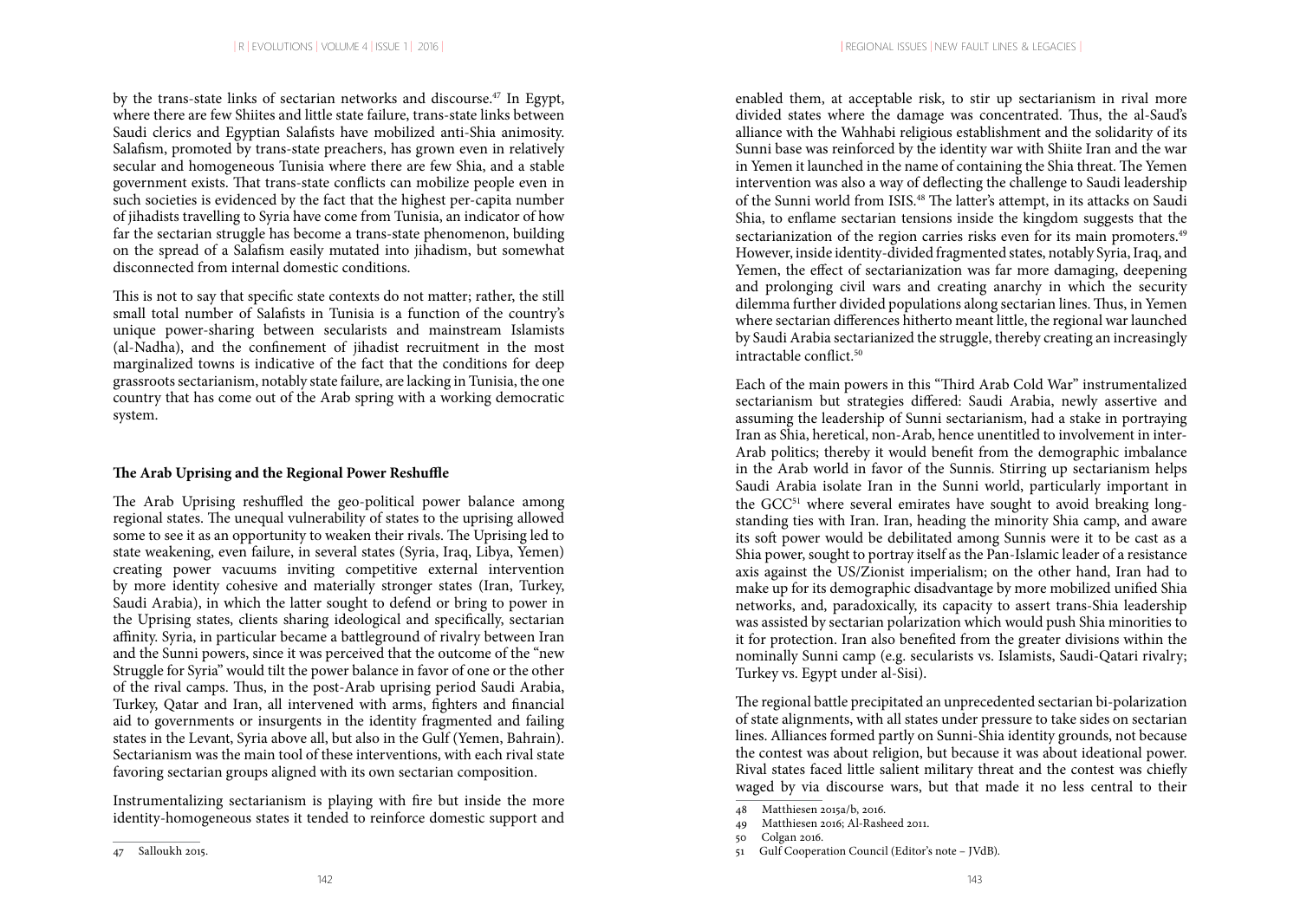vital interests. States sharing an identity and accompanying legitimizing principles aligned against the shared threat from the opposing camp in the struggle for regional influence. Not only were spheres of influence at stake in the battles over the uprising states, but domestic stability was also involved since legitimacy was reinforced when one's sectarian camp was seen to prevail regionally and at risk if the rival camp triumphed. It therefore matters which side "wins" in Syria or Yemen, not just for geopolitical gains and losses but also for legitimacy, hence stability, at home.<sup>52</sup>

Bi-polarization has not, of course, wholly effaced other factors in alliance formation. For even though some states felt threatened by what they saw as Iran's bid for regional hegemony – notably Israel and Saudi Arabia and to a lesser degree, Egypt and Turkey – a solid anti-Iran bloc was prevented by variations in identity (between Turkey's modernist Islam and Saudi Wahhabism) and the different location of the main threats to each state (Egypt feared Sunni Islamists more than Iran, and Oman was reluctant to antagonize Iran). Nevertheless, there was enough anti-Iran balancing to check Tehran's ambitions – indeed Riyadh and Ankara's sponsorship of the anti-Asad uprising kept Iran on the defensive. As such, the two camps' counter-balancing preserved the balance of power.<sup>53</sup>

Thus, as might be expected in a multi-polar system, no side was able to sweep the board, thereby prolonging civil wars. What had changed was that, as a result of the Arab Uprising, the participants in the power balance have been radically reshuffled as several once-key state players have been knocked out of the game by internal sectarian conflict and state failure. This has shifted power from the historically central Arab powers, the secular Arab nationalist republics of Egypt, Iraq and Syria, which used to dominate inter-Arab politics in the name of a more inclusive Pan-Arabism, to the standard bearers of religious sectarianism, the newly assertive monarchies of the Gulf periphery and the non-Arab states of Turkey, Iran (and, although on the sidelines, Israel).<sup>54</sup>

## CONCLUSION

What began as a variant of the struggle for regional hegemony between powers aligned with and against US intervention in Iraq, framed in familiar Arab-Islamic terms (resistance to imperialism), was transformed by the rival powers' instrumentalization of sectarianism and the state failures unleashed by the Arab uprising into an unprecedented sectarian bipolarization of the regional system. Sectarian bi-polarization in the interstate power struggle was paralleled by a shifting normative balance away from moderates within both Shia and Sunni Islam and by polarizations splitting several identity-fragmented Arab states apart.

Sectarian identities in the sectarian-diverse MENA societies were not created by these developments; but, hitherto, they remained banal or instrumental, not the militant version that excludes sectarian co-existence. As long as sectarian identities were cross-cut by class or subsumed by state and Pan-Arab identities, sectarianism was contained. As long as state-builders balanced their patrimonial instrumentalization of sects with more inclusive administrative and party bureaucracies, sectarianism actually assisted regime formation and state consolidation. However, once neo-patrimonial regimes became more patrimonialized and less inclusive, states were vulnerable to sectarian grievances and potential revolt. The destruction of the Iraqi state, setting off a wave of sectarian consciousness across the region and setting up the regional power struggle between Iran and Saudi Arabia, in which they instrumentalized sectarianism, further prepared the ground for sectarianization. Yet the limited resonance of their discourse on the Arab street throughout the 2000s and the remarkable durability and resilience of neo-patrimonial regimes – it took a US invasion to topple Saddam Hussein – make it unlikely sectarianism would have widely destabilized regimes or reached the grassroots without the power struggles unleashed by the Arab Uprisings.

Sectarianization was initiated by its instrumentalization in both the domestic power struggles unleashed in states experiencing uprisings and in the competitive interference in uprising states by rival regional powers, but the resonance of sectarian discourses at the grass roots level depended on state failure, escalation of violence, and the security dilemma in the Uprising states; in turn, this was reinforced by the support of external powers for the most radical sectarian fighters and their financing of a war economy that kept the violence going and deepened the security dilemma.

That the dominant identities used in the regional power struggle have changed from supra-state ones to sectarianism matters profoundly for the conduct of politics: thus, the dominance of Arabism had contributed to the integration of Arabic speaking minorities within states and enjoined the Arab states to cooperate at the regional level. Although competition for Arab leadership often led to conflict among them over the proper interpretation of Arabism, these could be more readily compromised than the current cleavages: indeed, the current version of radical sectarianism prescribes uncompromising jihad within the Islamic umma against heresy. It has split societies wide open, and helped created a slew of failed states in which jihadists find fertile ground to freely operate across borders, challenging the states system. The democratization impetus of the Arab uprising was stopped in its tracks and harder, more exclusionary sectarian-

<sup>52</sup> Stein 2016; Gause 2016; Rubin 2014; Salloukh 2016.

<sup>53</sup> Gause 2016; Vakil 2016; POMED 2012; Lynch 2016a/b.

<sup>54</sup> Hinnebusch 2014; 2015a.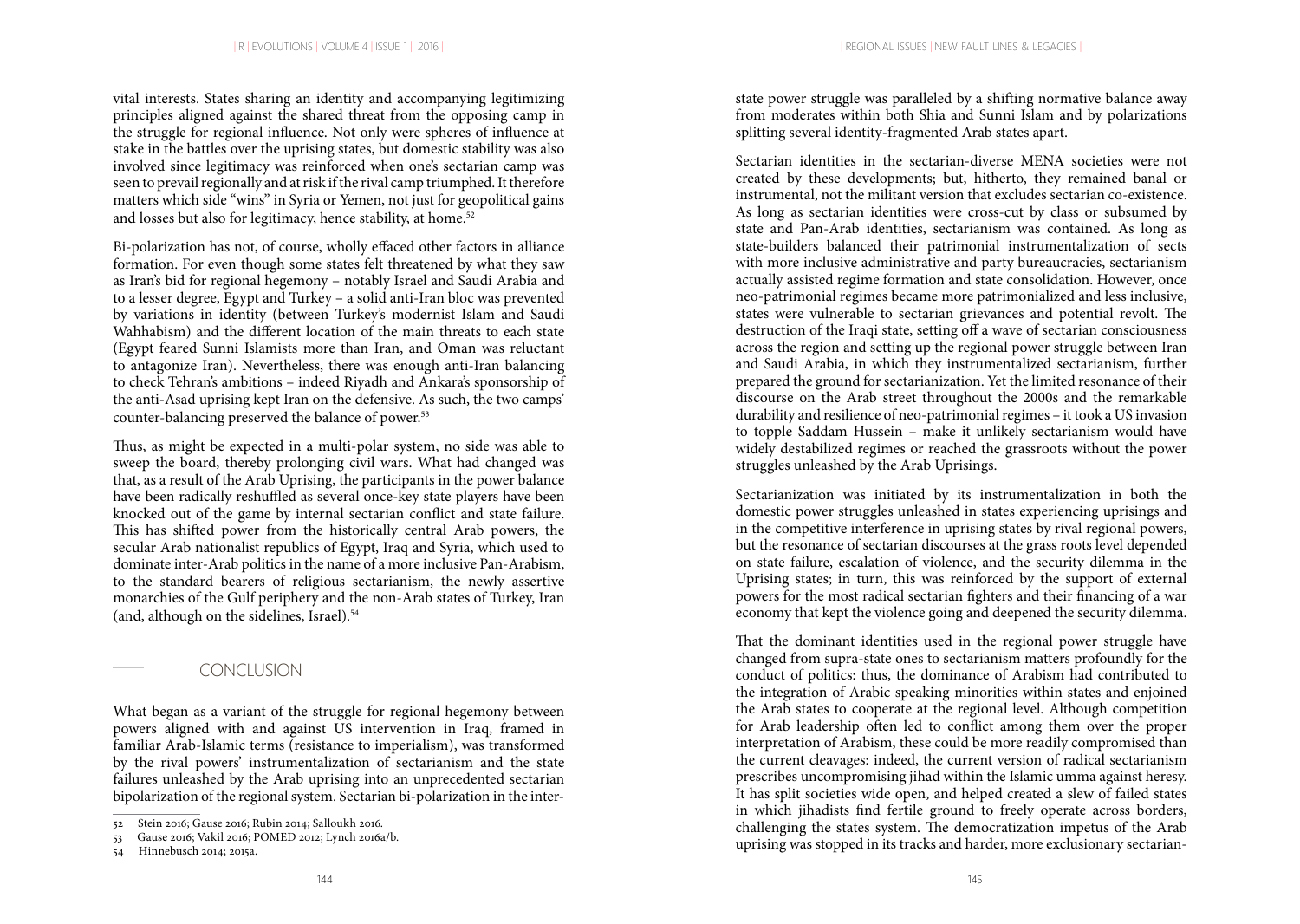based versions of neo-patrimonial and charismatic jihadist movements were empowered. In this Sunni-Shia bi-polarization of the region all people and states are pushed to take sides. This intensified power struggle waged by sectarian discourse and proxy wars is plunging the Middle East into a new dark age.

What does the future hold? A cessation in the instrumentalization of sectarianism by rival regional powers and a ceasefire, hence increased security and a return to normal economy in states afflicted by civil war – Syria, Iraq, Yemen, Libya – could reverse the reproduction of grass roots sectarianization. An end to fighting in Syria, in some ways the epicenter of the sectarian war, could marginalize the militants and empower moderates; indeed, there was evidence of this in the first (Spring 2016) cease-fire in Syria when civil activists re-emerged and the jihadist Jabhat al-Nusra suffered a backlash against its hardline puritanism and takfirism. Were the flow of resources (provided as part of regional proxy war) to warring parties to be halted, warlords profiting from conflict would be weakened and those still hoping for victory if only their patrons would increase support for them would have to accept that a hurting stalemate had been reached that could only be resolved through compromise and power-sharing. Indeed, at the regional level, already some of the actors promoting jihadism in Syria, such as Qatar and to a degree Turkey, have been forced to bend to the backlash at both the regional and international levels.

Yet even were ceasefires to be reached, the sectarian animosity and distrust created by years of killing would likely be an intractable obstacle to the power-sharing needed to create enough stability to overcome the security dilemma in failed states. Whole new generations grown up under civil war have adopted sectarian identities and rival politicians would not be likely to resist the temptation to use sectarianism to mobilize support.<sup>55</sup> The settlement of the Lebanese civil war demonstrates that such obstacles can be overcome; but a condition in the Lebanese case – the existence of third parties (Syria and Saudi Arabia at Taif) sponsoring and imposing an end to the fighting – seems to be absent in the current Arab civil wars; only if the great powers combined to enforce an end to the fighting, would this have a chance of happening and even then it is questionable whether they have sufficient leverage over the regional and internal players. Moreover, the great powers themselves are starting to use MENA conflicts, notably in Syria, to fight their own proxy wars. The reality is that there are too many "spoilers" to make a settlement of the Arab civil wars easy or likely anytime soon. And without an end to these proxy wars, sectarianization cannot be reversed.

## BIBLIOGRAPHY

| Alloul 2012          | Alloul, J., "Sectarian Discourse in the Middle East's<br>Post-Saddam Order. A Marker for Intra-OPEC Rivalry<br>and Humanitarian Catastrophe," World Report: The<br>Student Journal for International Affairs, 5-06-2012,<br>(http://www.worldreportnews.com/middle-east-and-<br>north-africa/category/iraq), last accessed on 30-10-2016. |
|----------------------|-------------------------------------------------------------------------------------------------------------------------------------------------------------------------------------------------------------------------------------------------------------------------------------------------------------------------------------------|
| Almarzoqi 2015       | Almarzoqi, M., "Iran's Sectarian Policies in the Region<br>benefit the Islamic State," al-Sada, 25-07-2015, (http://<br>carnegieendowment.org/sada/?fa=60800), last accessed<br>on 30-10-2016.                                                                                                                                            |
| Al-Rasheed 2011      | Al-Rasheed, M., "Sectarianism as counter-revolution:<br>Saudi responses to the Arab Spring," Studies in Ethnicity<br>and Nationalism, Vol. 11, No. 3, 2011, pp. 513-526.                                                                                                                                                                  |
| Al-Rawi 2013         | Al-Rawi, A. K., "The US influence in shaping Iraq's<br>sectarian media," The International Communication<br>Gazette, Vol. 75, No. 4, 2013, pp. 374-391.                                                                                                                                                                                   |
| Al-Qarawee 2014      | Al-Qarawee, H. H., "Iraq's Sectarian Crisis: A Legacy<br>of Exclusion," Carnegie Endowment Middle East, 23-<br>04-2014, (http://carnegie-mec.org/2014/04/23/iraq-s-<br>sectarian-crisis-legacy-of-exclusion#), last accessed on<br>30-10-2016.                                                                                            |
| Anceschi et al. 2014 | Anceschi, L., Gervasio, G., Teti, A., Informal Power in<br>the Greater Middle East: Hidden Geographies, Routledge,<br>London-New York, 2014.                                                                                                                                                                                              |
| Andeweg 2000         | Andeweg, R. B., "Consociational Democracy," Annual<br>Review of Political Science, Vol. 3, 2000, pp. 509-536.                                                                                                                                                                                                                             |
| Bank, Richter 2010   | Bank, A., Richter, T., "Neo-Patrimonialism in the<br>Middle East: Overview, Critique and Alternative<br>Conceptualization," paper given at German Institute of<br>Global and Area Studies, Hamburg 23-08-2010.                                                                                                                            |
| Barnett 1993         | Barnett, M., "Institutions, roles and disorder: the case of<br>the Arab states system," International Studies Quarterly,<br>Vol. 37, No. 3, 1993, pp. 271-296.                                                                                                                                                                            |
| Brubaker 2015        | Brubaker, R., "Religious Dimensions of Conflict and<br>Violence, Sociological Theory, Vol. 33, No. 1, 2015, pp.<br>1-19.                                                                                                                                                                                                                  |
| Byman 2014           | Byman, D., "Sectarianism afflicts the New Middle East,"<br>Survival, Vol. 56, No. 1, February-March 2014.                                                                                                                                                                                                                                 |
| Colgan 2016          | Colgan, J., "How Sectarianism Shapes Yemen's War," in<br>The Gulf's Escalating Sectarianism, POMPS Briefing 28,<br>05-01-2016.                                                                                                                                                                                                            |

<sup>55</sup> Lynch 2016a, 2016b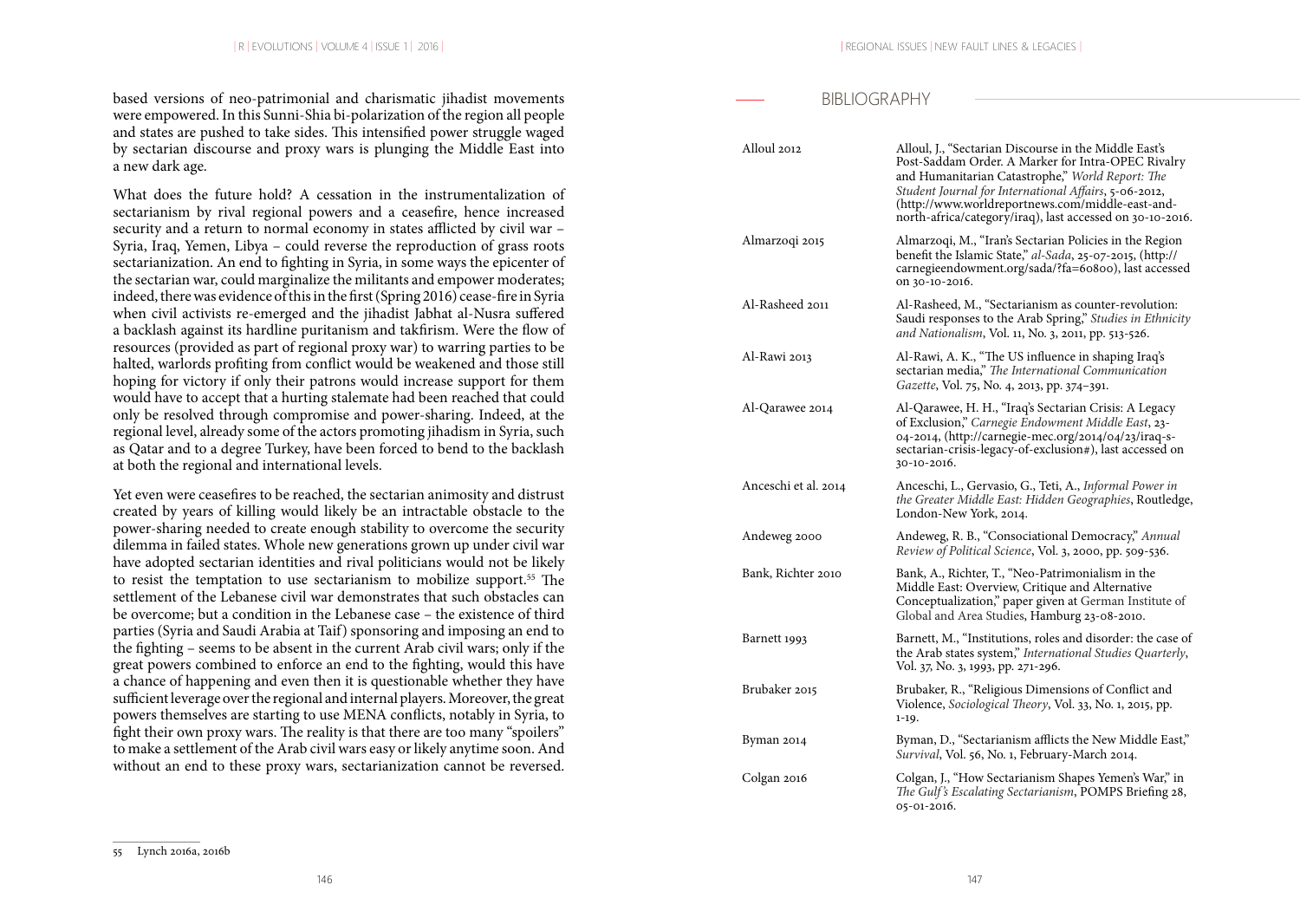| Dashti 2013                | Dashti, A., "The Effect of Kuwaiti Online Readers'<br>Comments on Sectarian and Tribal Issues: A Case<br>Study of the Online Newspaper Alaan," Journal of Mass                                                               | Hinnebusch 2011  | Hinnebusch, R., "The Ba'th Party in Post-Ba'thist Syria:<br>President, Party and the Struggle for 'Reform," Middle<br>East Critique, Vol. 20, No. 2, 2011.                                                                                                                            |  |
|----------------------------|------------------------------------------------------------------------------------------------------------------------------------------------------------------------------------------------------------------------------|------------------|---------------------------------------------------------------------------------------------------------------------------------------------------------------------------------------------------------------------------------------------------------------------------------------|--|
| Deutsch 1961               | Communication & Journalism, Vol. 3, No. 2, 2013.<br>Deutsch, K., "Social Mobilization and Political<br>Development," American Political Science Review, Vol.<br>55, No. 3, 1961.                                             | Hinnebusch 2013  | Hinnebusch, R., "Failed Regional Hegemons: The<br>Case of the Middle East's Regional Powers," Journal of<br>Diplomacy and International Relations, Vol. 15, No. 2,<br>Fall 2013.                                                                                                      |  |
| Dodge 2014                 | Dodge, T., "Seeking to explain the rise of sectarianism<br>in the Middle East: The case study of Iraq," Project on<br>Middle East Political Science, 2014, (http://pomeps.<br>org/2014/03/19/seeking-to-explain-the-rise-of- | Hinnebusch 2014  | Hinnebusch, R., "The Arab Uprising and the MENA<br>Regional States System," Uluslararası İlişkiler,<br>[International Relations], Vol. 11, No. 42 Summer 2014,<br>pp. 7-27.                                                                                                           |  |
|                            | sectarianism-in-the-middle-east-the-case-study-of-<br>$\text{iraq/}$ ), last accessed on 30-10-2016.                                                                                                                         | Hinnebusch 2015a | Hinnebusch, R., "Structure over Agency: The Arab<br>Uprising and the Regional Struggle for Power," in: The                                                                                                                                                                            |  |
| Gause 2003/04              | Gause, F. G., "Balancing What? Threat Perception and<br>Alliance Choice in the Gulf," Security Studies, Vol. 13,<br>No. 2, (Winter) 2003/04.                                                                                 |                  | Eastern Mediterranean In Transition: Multipolarity,<br>Politics and Power, ed., Spyridon N. Litsas, Ashgate,<br>2015.                                                                                                                                                                 |  |
| Gause 2014                 | Gause, F. G., "Beyond Sectarianism: The New Middle<br>East Cold War." Brookings Doha Center Analysis Paper,<br>Doha, No. 11, July 2014.                                                                                      | Hinnebusch 2015b | Hinnebusch, R., "Toward a Historical Sociology<br>of the Arab Uprising," in: Larbi Sadiki (ed,),<br>Routledge Handbook of the Arab Spring: Rethinking<br>Democratization, Routledge, London-New York, 2015,                                                                           |  |
| Gause 2016                 | Gause, F. G., "Why isn't there an anti-Iran Alliance?" in:<br>The Gulf's Escalating Sectarianism, POMPS Briefing 28,<br>05-01-2016.                                                                                          | Hinnebusch 2016a | pp. 39-50.<br>Hinnebusch, R., "The Politics of Identity in Middle<br>East International Relations" in: Louise Fawcett (ed.)                                                                                                                                                           |  |
| Gengler 2013               | Gengler, J., "Understanding Sectarianism in the Persian<br>Gulf", in: Lawrence G. P. (ed.), Sectarian Politics in the                                                                                                        |                  | The International Relations of the Middle East, Oxford<br>University Press, Oxford, 2016.                                                                                                                                                                                             |  |
| Gerring et al. 2016        | Persian Gulf, Hurst Publishers, London, 2013, pp. 31-66.<br>Gerring, J., Zarecki, D., Hoffman, M., "The Diverse<br>Effects of Diversity on Democracy," British Journal of<br>Political Science, 2016.                        | Hinnebush 2016b  | Hinnebusch, R., "Globalization, democratization and<br>the Arab Uprising: the international factor in MENA's<br>failed democratization," in: After the Arab Uprisings:<br>between democratization, counter-revolution and state<br><i>failure</i> , Routledge, London-New York, 2016. |  |
| Gusfield 1976              | Gusfield, J., "Tradition and Modernity: Misplaced<br>Polarities in the Study of Social Change," American<br>Journal of Sociology, Vol. 72, No. 4, 1967, pp. 351-362.                                                         | Hobsbaum 1990    | Hobsbaum, E., Nations and nationalism since 1780,<br>Cambridge University Press, Cambridge-New York,<br>1990.                                                                                                                                                                         |  |
| Haddad 2011                | Haddad, F., Sectarianism in Iraq, Hurst publishers,<br>London, 2011, pp. 1-29.                                                                                                                                               | Huntington 1968  | Huntington, S., Political Order in Changing Societies,<br>Yale University Press, New Haven, 1968.                                                                                                                                                                                     |  |
| Hashimi 2015               | Hashimi, N., "Toward a Political Theory of Sectarianism<br>in the Middle East: The Salience of Authoritarianism<br>over Theology," Middle East Institute, 27-10-2015, (http://                                               | Kerr 2006        | Kerr, M., Imposing Power-Sharing: Conflict and<br>Coexistence in Northern Ireland and Lebanon, Irish<br>Academic Press, Dublin, 2006.                                                                                                                                                 |  |
|                            | www.mei.edu/content/map/toward-political-theory-<br>sectarianism-middle-east-salience-authoritarianism-<br>over-theology), last accessed on 30-10-2016.                                                                      | Kienle 1990      | Kienle, E., Ba'th vs. Ba'th: The Conflict between Syria and<br><i>Iraq</i> , I. B. Taurus, London, 1990.                                                                                                                                                                              |  |
| Heydemann 2013             | Heydemann, S., "Syria and the Future of<br>Authoritarianism," Journal of Democracy, Vol. 24, No. 4,<br>2013, pp. 59-73.                                                                                                      | Lawson 2016      | Lawson, F., "Explaining the spread of sectarian conflict"<br>in: The Gulf's Escalating Sectarianism, POMPS Briefing<br>28, 05-01-2016.                                                                                                                                                |  |
| Heydemann, Reinoud<br>2011 | Heydemann, S., Reinoud, L., "Authoritarian Learning<br>and Authoritarian Resilience: Regime Responses to the<br>'Arab Awakening," Globalizations, Vol. 8, No. 5, 2011,<br>pp. 647-653.                                       | Louër 2013       | Louër, L., "The State and Sectarian Identities in the<br>Persian Gulf Monarchies: Bahrain, Saudi Arabia, and<br>Kuwait in Comparative Perspective," in: Lawrence G.<br>Potter (ed.), Sectarian Politics in the Persian Gulf, Hurst<br>publishers, London, 2013, pp. 117-42.           |  |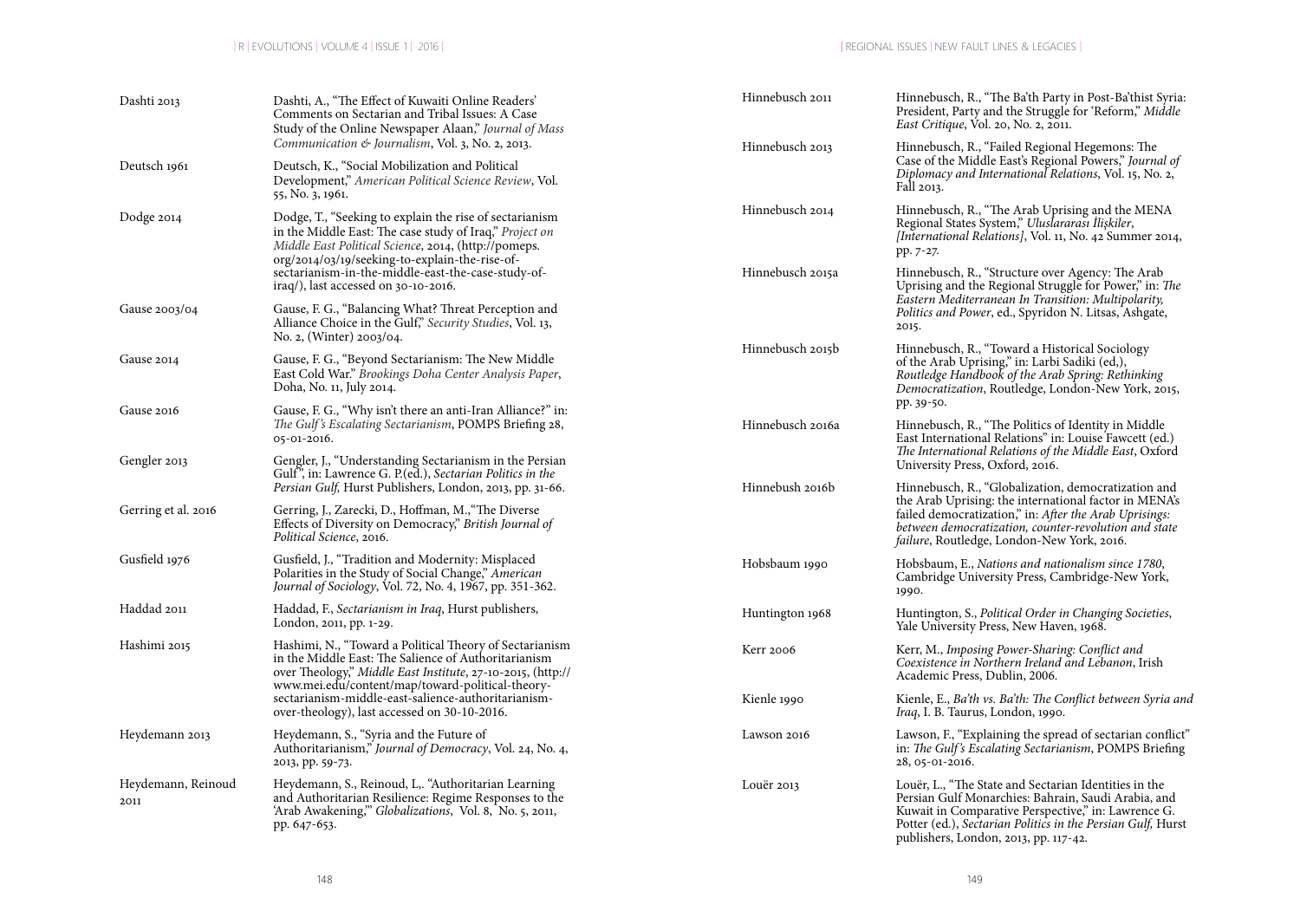| Lynch 1999           | Lynch, M., State Interests and Public Spheres: the<br>international politics of Jordan's Identity, Columbia<br>University Press, New York, 1999.                                                                                                                                                 | POMED 2012<br>"POMED Notes: The Regional Implications of Shia-<br>Sunni Sectarian Conflict In Middle East and South<br>Asia," 2012, (http://pomed.org/blog-post/sectarianism/ |                                                                                                                                                                                                                     |
|----------------------|--------------------------------------------------------------------------------------------------------------------------------------------------------------------------------------------------------------------------------------------------------------------------------------------------|-------------------------------------------------------------------------------------------------------------------------------------------------------------------------------|---------------------------------------------------------------------------------------------------------------------------------------------------------------------------------------------------------------------|
| Lynch 2015           | Lynch, M., "The Rise and Fall of the New Arab Public<br>Sphere," Current History, December 2015, (http://www.<br>marclynch.com/wp-content/uploads/2015/11/Lynch_                                                                                                                                 |                                                                                                                                                                               | pomed-notes-the-regional-implications-of-shia-sunni-<br>sectarian-conflict-in-middle-east-and-south-asia/), last<br>accessed on 30-10-2016.                                                                         |
|                      | CurrentHistory.pdf), last accessed on 30-10-2016.                                                                                                                                                                                                                                                | Posen 1993                                                                                                                                                                    | Posen, B., "The Security Dilemma and Ethnic Conflict,"<br><i>Survival</i> , <i>Vol.</i> 35, <i>No.1</i> , <i>Spring 1993</i> .                                                                                      |
| Lynch 2016a          | Lynch, M., "Why Saudi Arabia escalated the Middle<br>East's Sectarian conflict," in: The Gulf's Escalating<br>Sectarianism, POMPS Briefing 28, 05-01-2016.                                                                                                                                       | Prasch 2012                                                                                                                                                                   | Prasch, R. E., "Neoliberalism and Ethnic Conflict,"<br>Review of Radical Political Economics, Vol. 44, No. 3,<br>September 2012, pp. 298-304.                                                                       |
| Lynch 2016b          | Lynch, M., "The Politics of Sectarianism," in: The Gulf's<br>Escalating Sectarianism, POMPS Briefing 28, 05-01-<br>2016.                                                                                                                                                                         | Rubin 2014                                                                                                                                                                    | Rubin, L., Islam in the Balance: ideational threats in Arab<br>politics, Stanford University Press, Stanford, CA, 2014.                                                                                             |
| Makdisi 1996         | Makdisi, O., "Reconstructing the Nation-State: The<br>Modernity of Sectarianism in Lebanon," Middle East<br>Report, No. 200, July-September 1996, pp. 23-26.                                                                                                                                     | Rustow 1979                                                                                                                                                                   | Rustow, D., "Transitions to Democracy: Toward a<br>Dynamic Model," Comparative Politics, Vol. 2, No. 3,<br>1979, pp. 337-363.                                                                                       |
| Malmvig 2012         | Malmvig, H., "Coming in from the Cold: How we may<br>take sectarian identity politics seriously in the Middle<br>East without playing to the tunes of regional power                                                                                                                             | Salamy 2009                                                                                                                                                                   | Salamy, I., "Failing Consociationalism in Lebanon and<br>Integrative Options," Journal of Peace Studies, Vol. 14,<br>No. 2, Autumn/Winter 2009.                                                                     |
|                      | elites," Project on Middle East Political Science, 2012,<br>(http://pomeps.org/2015/08/19/coming-in-from-the-<br>cold-how-we-may-take-sectarian-identity-politics-<br>seriously-in-the-middle-east-without-playing-to-the-<br>tunes-of-regional-power-elites/), last accessed on 30-10-<br>2016. | Salloukh, Brynen 2004                                                                                                                                                         | Salloukh, B., Brynen, R., Persistent Permeability?<br>Regionalism, Localism and Globalization in the Middle<br>East, Routledge, London-New York, 2004.                                                              |
|                      |                                                                                                                                                                                                                                                                                                  | Salloukh 2015                                                                                                                                                                 | Salloukh, B., "Sectarianism and the Search for New<br>Political Orders in the Arab World," Middle East                                                                                                              |
| Matthiesen 2015a     | Matthiesen, T., The Other Saudis: Shiism, Dissent and<br>Sectarianism, Cambridge University Press, Cambridge-<br>New York, 2015                                                                                                                                                                  |                                                                                                                                                                               | Institute, 17-07-2015, (http://www.mei.edu/content/map/<br>sectarianism-and-search-new-political-orders-arab-<br>world), last accessed on 30-10-2016.                                                               |
| Matthiesen 2015b     | Matthiesen, T., "The Islamic State Exploits Entrenched<br>Shia Incitement," Sada, 21-07-2015, (http://carnegieendo<br>wment.org/sada/60799), last accessed on 30-10-2016.                                                                                                                        | Salloukh 2016                                                                                                                                                                 | Salloukh, B., "Over-lapping contests and Middle East<br>International relations: the return of the weak state," in:<br>The Gulf's Escalating Sectarianism, POMPS Briefing 28,<br>05-01-2016.                        |
| Matthiesen 2016      | Matthiesen, T., "Sectarianism after the Saudi mosque<br>bombings" in: The Gulf's Escalating Sectarianism,<br>POMPS Briefing 28, 05-01-2016.                                                                                                                                                      | Saouli 2015                                                                                                                                                                   | Saouli, A., "Back to the Future: The Arab Uprisings<br>and state (re)formation in the Arab World,"<br>Democratization, Vol. 22, No. 2, 2015, pp. 315-334.                                                           |
| Merkel, Wieffen 2012 | Merkel, W., Wieffen, B., "Does Heterogeneity Hinder<br>Democracy," Comparative Sociology, Vol. 11, 2012, pp.<br>387-342.                                                                                                                                                                         | Stacher 2015                                                                                                                                                                  | Stacher, J., "Fragmenting states, new regimes:<br>militarized state violence and transition in the Middle<br>East," Democratization, Vol. 22, No. 2, 2015, pp. 259-275.                                             |
| Nagel, Olzak 1982    | Nagel, J., Olzak, S., "Ethnic Mobilization in New and<br>Old States: An Extension of the Competition Model,"<br>Social Problems, Vol. 30, No. 2, December 1982.                                                                                                                                  | Stein 2016                                                                                                                                                                    | Stein, E., "Beyond Geo-sectarianism: political systems<br>and international relations in the Middle East," in: The<br>Gulf's Escalating Sectarianism, POMPS Briefing 28, 05-                                        |
| Patel 2010           | Patel, D. S., "Identity and Politics," in: Michele Penner<br>Angrist (ed.), Politics and Society in the Contemporary                                                                                                                                                                             |                                                                                                                                                                               | $01-2016.$                                                                                                                                                                                                          |
|                      | Middle East, Lynne Rienner publishers, Boulder, CO,<br>2010.                                                                                                                                                                                                                                     | Vakil 2016                                                                                                                                                                    | Vakil, S., "The Saudi-Iran Standoff is not really<br>sectarian," Middle East Eye, 11-01-2016, (http://www.<br>middleeasteye.net/columns/saudi-iran-standoff-not-<br>really-sectarian), last accessed on 30-10-2016. |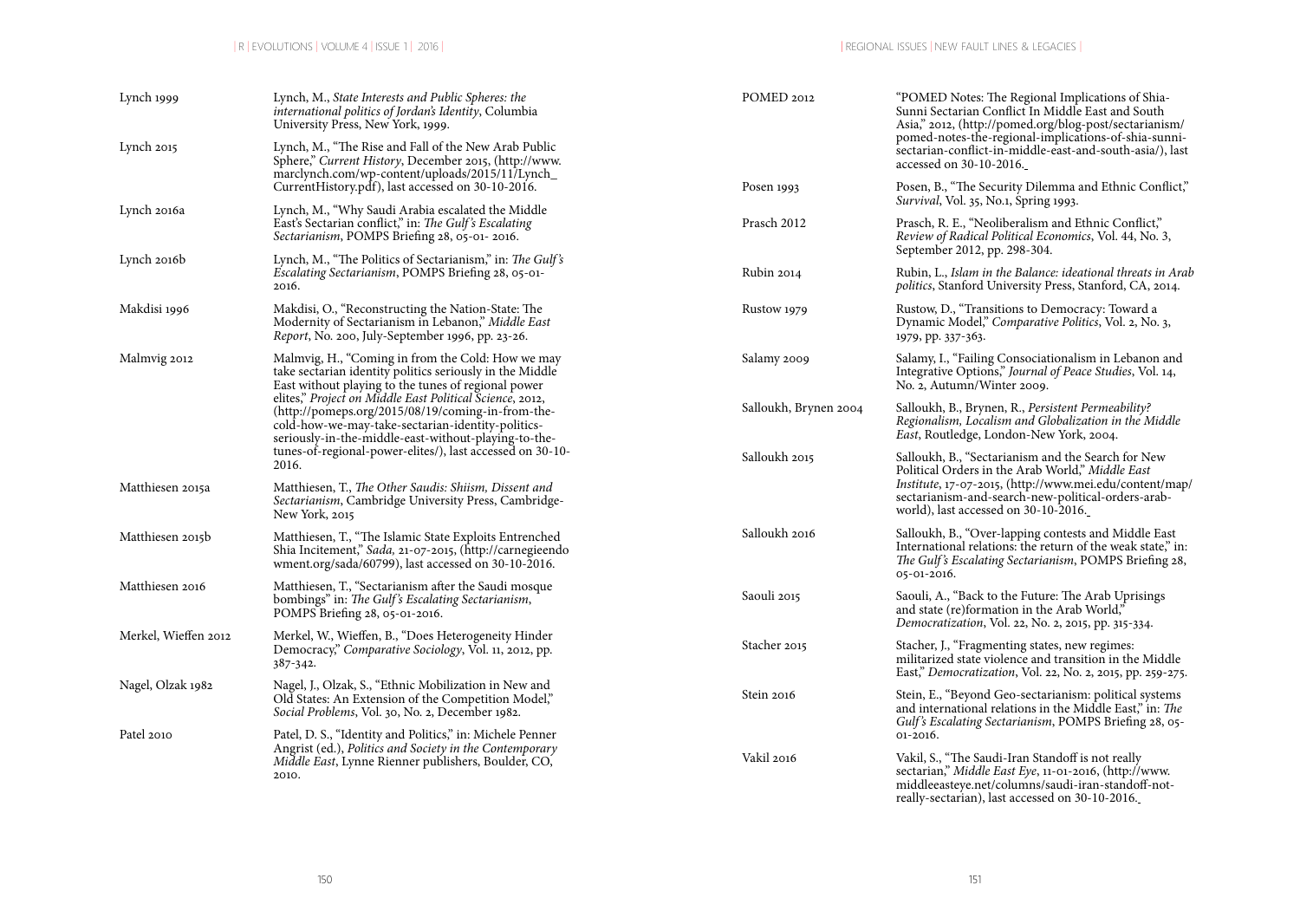| Valbjorn, Bank 2011 | Valbjorn, M., Bank, A., "The New Arab Cold War:<br>rediscovering the Arab dimension of Middle East<br>Regional Politics, Review of International Studies, Vol.<br>38, No. 1, 2011, pp. 3-24. |
|---------------------|----------------------------------------------------------------------------------------------------------------------------------------------------------------------------------------------|
| Varshney 2007       | Varshney, A., "Ethnicity and Ethnic Conflict" in: Carles<br>Boix and Susan C. Stokes (eds.), The Oxford Handbook<br>of Comparative Politics, Oxford University Press,<br>Oxford, 2007.       |
| Wehrey 2016         | Wehrey, F., "The Roots and Future of Sectarianism in<br>the Gulf," in: The Gulf's Escalating Sectarianism, POMPS<br>Briefing 28, 05-01-2016.                                                 |
| Wells 2016          | Wells, M., "Sectarianism and Authoritarianism in<br>Kuwait," in: The Gulf's Escalating Sectarianism, POMPS<br>Briefing 28, 05-01-2016.                                                       |

**Raymond Hinnebusch** is professor of International relations and Middle East politics at the University of St. Andrews and Director of the Centre for Syrian Studies. His major works include Egyptian Politics Under Sadat (Cambridge, 1985); The International Politics of the Middle East (Manchester, 2nd edition, 2015) and Syria: Revolution from above (Routledge, 2001). He co-edited The Foreign Policies of Middle East States, (Lynne Rienner, 2nd edition, 2014); Turkey-Syria Relation: between Enmity and Amity, (Ashgate, 2013); Sovereignty after Empire: Comparing the Middle East and Central Asia, (Edinburgh, 2011); The Iraq War: Causes and Consequences, (Lynne Rienner, 2006), and Syria: From Reform to Revolt, (Syracuse, 2014). He edited After the Arab Uprisings: between democratization, counter-revolution and state failure, Routledge 2016. He is currently a co-researcher in the project on sectarianism in the aftermath of the Arab Uprisings based at Aarhus University.

> Hinnebusch, R., "The Sectarian Revolution in the Middle East," R/evolutions: Global Trends & Regional Issues, Vol 4, No. 1, 2016, (ISSN: 2449-6413), pp. 120-152.